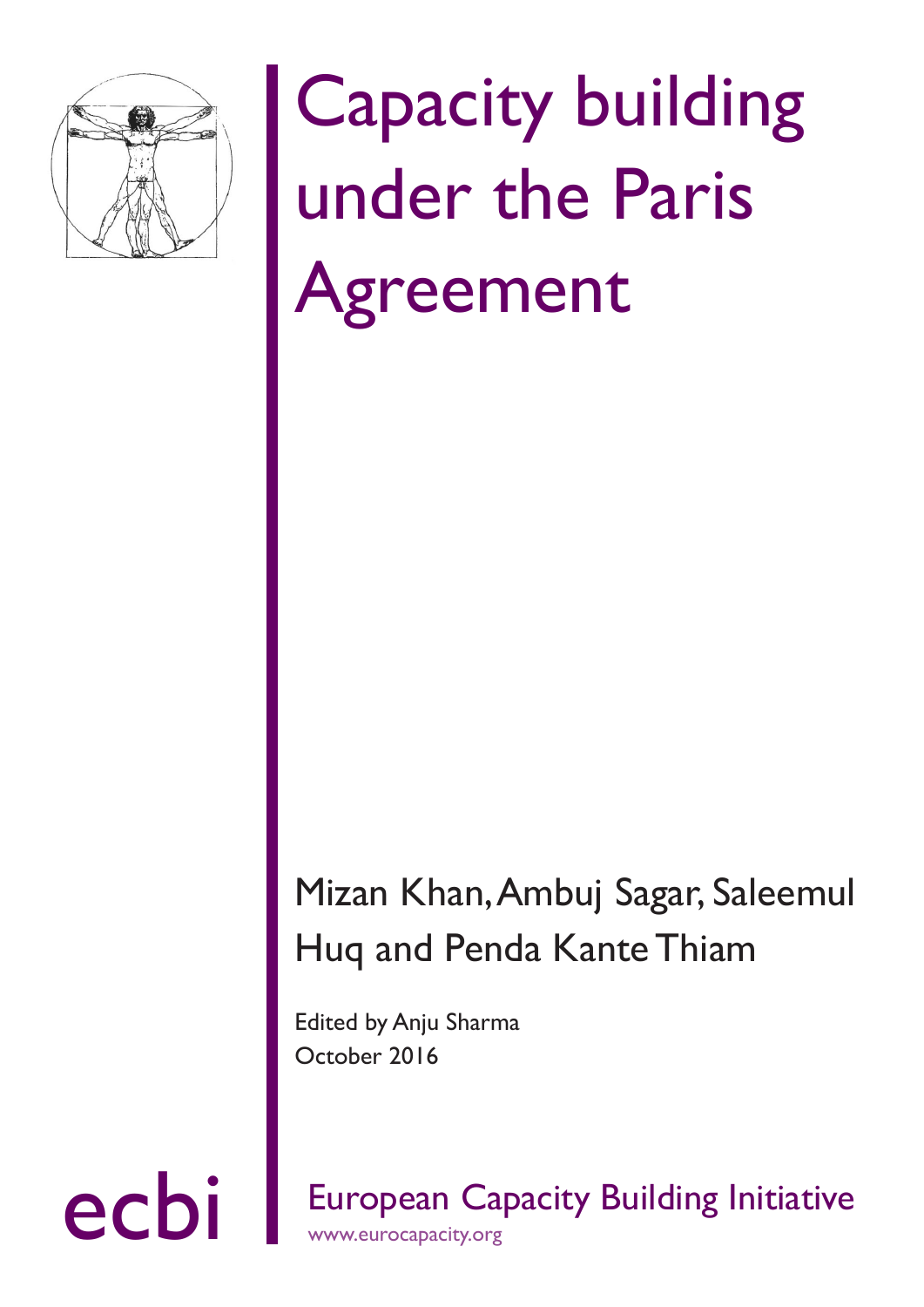The contents of this paper are the sole responsibility of the Authors. Any views expressed are solely those of the authors and do not necessarily represent those of ecbi member organisations or funding partners. This paper was written by the authors in their personal capacity – therefore it reflects their personal views, and not necessarily those of any institutions they may be affiliated with.

All rights reserved. No part of this publication may be reproduced, stored in a retrieval system, or transmitted in any form or by any means, electronic, mechanical, photocopying, recording, or otherwise, without prior permission of the ecbi.

#### **Authors**

**Mizan Khan**, North South University (mizan.khan@northsouth.edu).

**Ambuj Sagar***,* Indian Institute of Technology Delhi (asagar@hss.iitd.ac.in).

**Saleemul Huq**, International Centre for Climate Change and Development (saleemul.huq@iied.org).

**Penda Kante Thiam**, Ministry of Environment and Sustainable Development, Senegal (kantenandy@gmail.com)

The authors would like to gratefully acknowledge comments on earlier versions provided by Seyni Nafo, Joseph Epitu and Anju Sharma.

#### **Funding Partners**

This project is part of the International Climate Initiative (IKI). The German Federal Ministry for the Environment, Nature Conservation, Building and Nuclear Safety (BMUB) supports this initiative on the basis of a decision adopted by the German Bundestag. For more information on IKI, see www.international-climateinitiative.com.

It is also supported by SIDA.

Supported by:



**Federal Ministry** for the Environment, Nature Conservation,<br>Building and Nuclear Safety



based on a decision of the German Bundestag

### **ecbi Member Organisations**



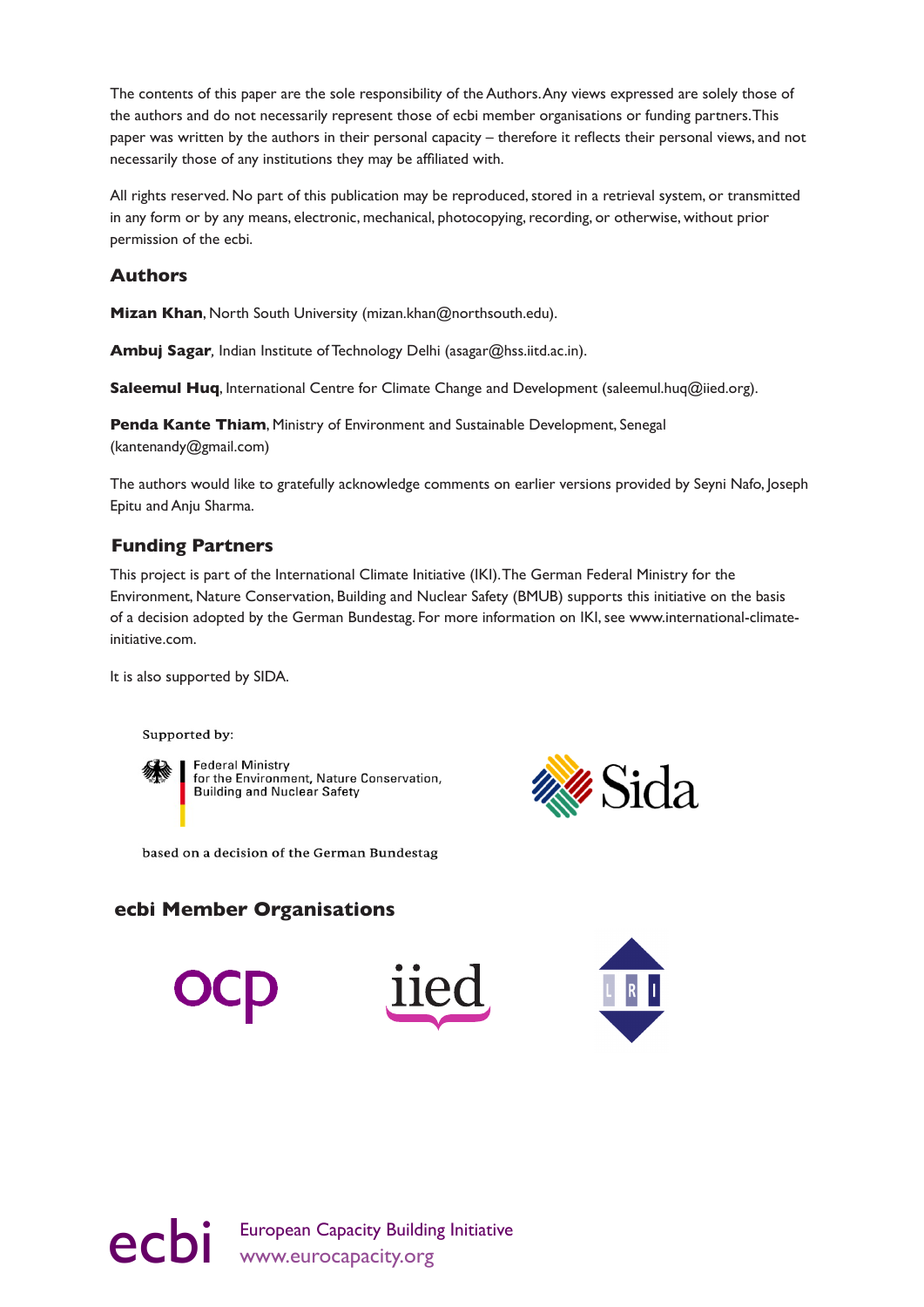## TABLE OF CONTENTS

| <b>Executive Summary</b>                                      | $\overline{2}$ |
|---------------------------------------------------------------|----------------|
| Introduction                                                  | $\overline{4}$ |
| A brief history of capacity building                          | $\overline{4}$ |
| Evolution of the concept                                      | $\overline{4}$ |
| Lessons from history                                          | 5              |
| Capacity building under the UNFCCC                            | $\overline{7}$ |
| <b>History</b>                                                | $\overline{7}$ |
| Review of capacity building activities under the UNFCCC       | 8              |
| Paris Outcome on capacity building                            | 10             |
| What kind of capacities are needed to address climate change? | 12             |
| The way forward                                               | 13             |
| International arrangements                                    | 13             |
| Adequate and appropriate financial support                    | 16             |

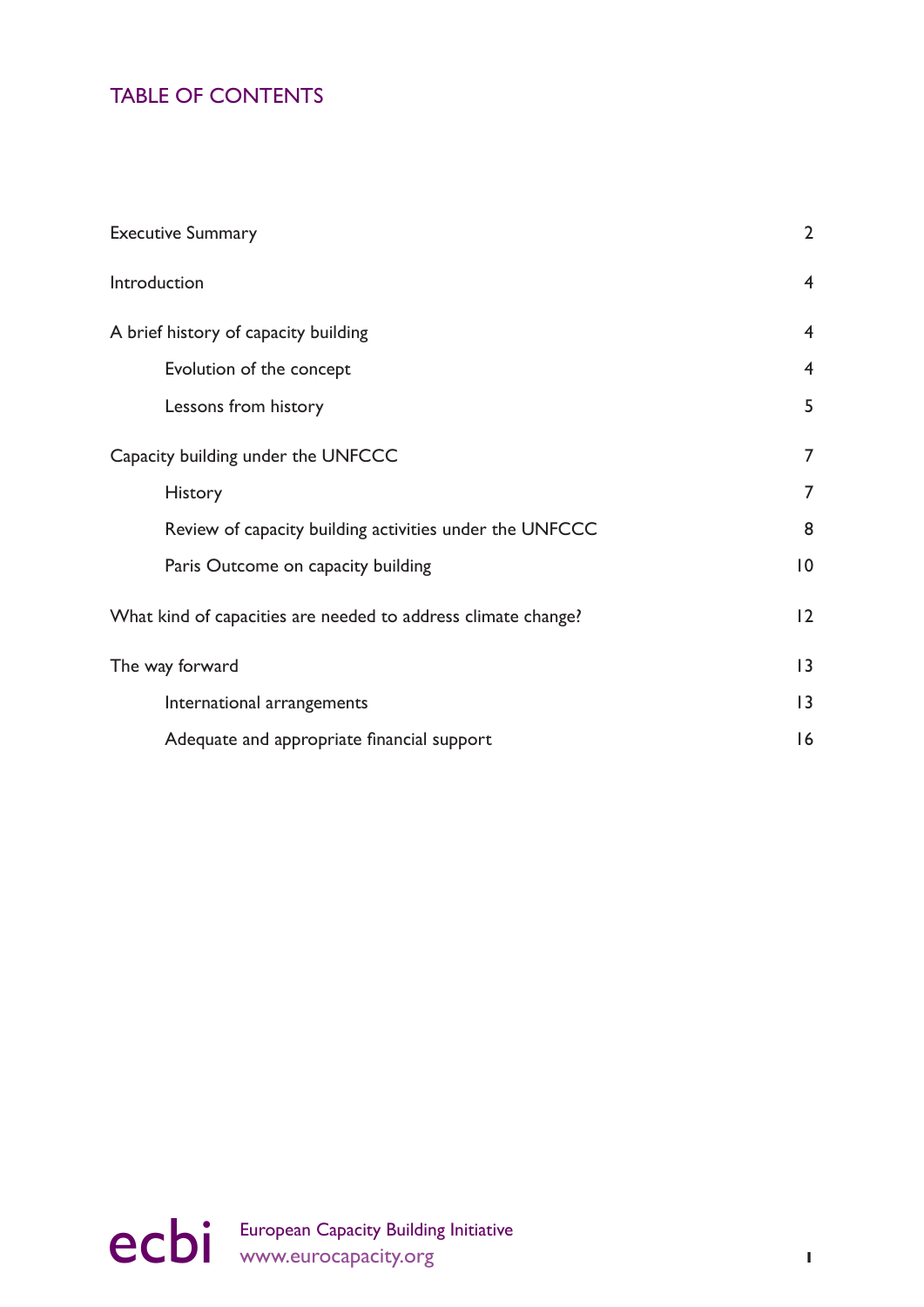## <span id="page-3-0"></span>**EXECUTIVE SUMMARY**

Achieving a low-carbon climate-resilient world requires appropriate and adequate capacity for the reduction of greenhouse gas emissions and for adapting to climate impacts. As the enabler for implementation of climate change responses, capacity building takes on central importance. This is especially true for the least developed countries (LDCs) and the small island developing states (SIDS), which are hit first and hardest by climate change, but have the least capacity to adapt.

The Paris Agreement's capacity building provisions, including the decision to establish a Paris Committee on Capacity Building (PCCB) (Article 11); a Capacity Building Initiative for Transparency (CBIT) (Article 13); and to promote education, training and public awareness (Article 12) can therefore be regarded as foundational for all other institutions, mechanisms and processes.

This paper seeks to provide some specific guidance with regard to PCCB and CBIT, while also providing a broader perspective on the key ingredients for sustainable capacity building. It draws on a historical perspective on capacity building efforts, and on the lessons learned from previous capacity building efforts by development agencies, and specifically under the UN Framework Convention on Climate Change (UNFCCC).

Numerous bilateral and multilateral agencies are involved in capacity building both within and outside the UNFCCC. The following observations were derived from our analytical review of the history of capacity building:

- Inefficiency and ineffectiveness in capacity building initiatives continue to linger, mainly because of adhoc, short-lived, mainly project-based interventions.
- Effective capacity building is an endogenous process, which must grow from within the country. International actors can play a supporting and facilitative role, but not an ownership or managerial role.
- There is no research as yet on how much money is spent on capacity building in the development and environment context. As a crosscutting issue, capacity building is often a component of projects, making it difficult to quantify total funding specifically dedicated to capacity building. In any case, funding for capacity building remains low.
- There is sizable literature, mostly in the form of agency reports, on capacity building in many other areas of development and environmental governance. However, scientific assessments of capacity building in the climate change context are sparse.

Based on our analysis, we have the following recommendations for the way ahead from Paris:

- The key to successful implementation of climate change capacity building will eventually rely on a keen understanding of national capacity needs and challenges. *The PCCB should consider national arrangements to coordinate and facilitate capacity building at a national and sub-national level*. We believe that it is necessary to have an institution at the national level that is dedicated to the task of understanding national capacity building needs, and appropriately guiding national capacity building efforts. In fact, building institutional capacity to oversee a programme to develop climate-relevant capacity within the country is probably the most important – and perhaps the most difficult – activity of a capacity building programme. Long-term, sustainable systems at the national level are critical, and this will require moving away consultancy- and project-driven approaches.
- *The PCCB should also consider long-term, permanent arrangements for capacity building at the international (UNFCCC) level*, which are designed to:
	- change the paradigm of funding for capacity building to allow for more systematic, dedicated and programmatic funding that allows for country planning and owership, longer-term sustainability,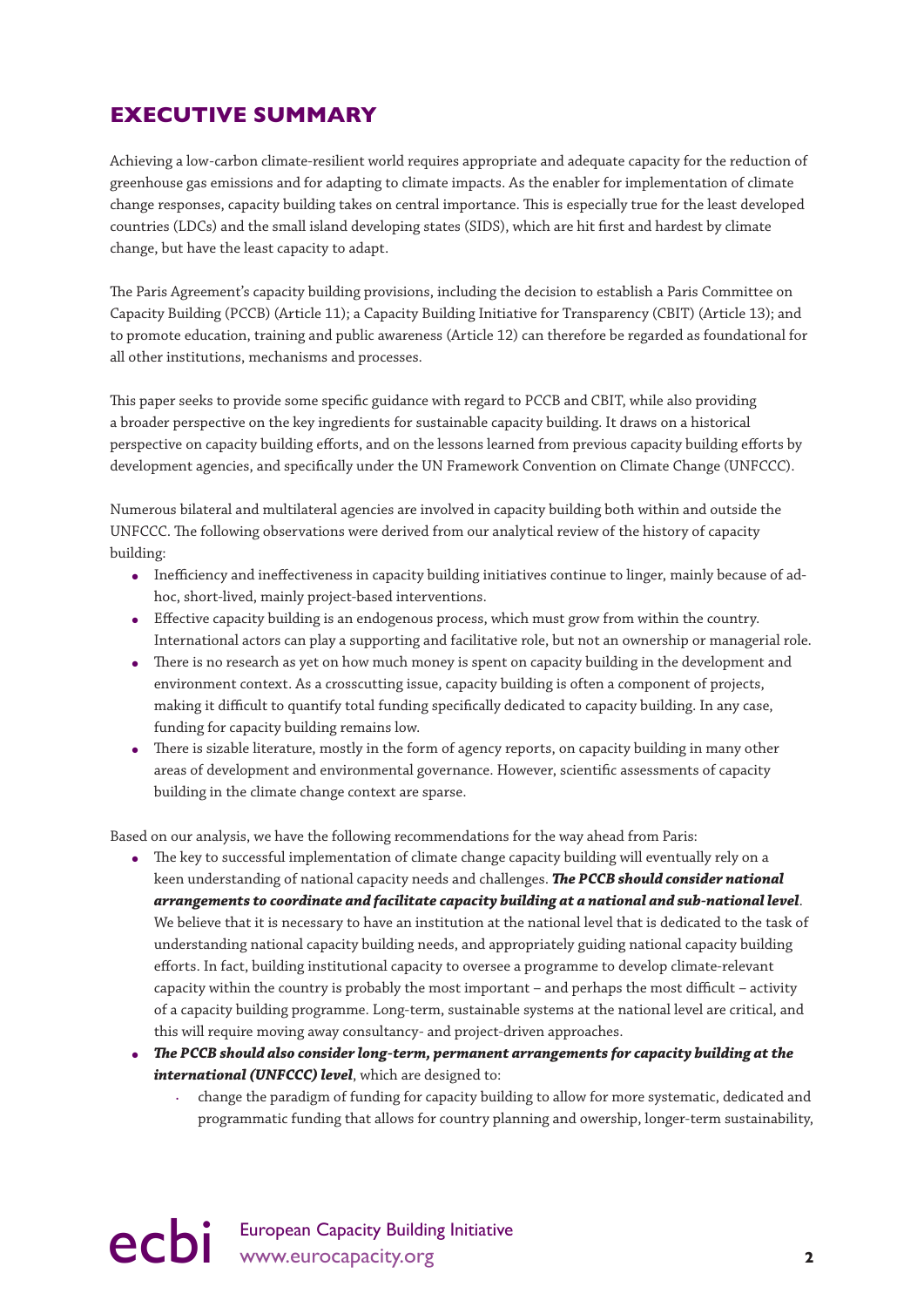and capacity retention;

- enhance research and analysis on capacity building, including both an overall perspective (such as principles of capacity building), as well as national perspectives (working with local institutions).
- facilitate and provide guidance to the implementation of capacity building efforts.
- provide guidance to other actors outside the UNFCCC (such as bilateral donors and philanthropies) regarding key issues, gaps, and opportunities in capacity building for climate change.
- develop assessment procedures and metrics to evaluate progress on capacity building.
- We propose a *Capacity Building Mechanism* (CBM) under the UNFCCC, to provide systematic and ongoing attention to marshalling resources for capacity building, while highlighting lessons and effective practices from capacity building efforts across countries and regions, and using these insights to guide and facilitate implementation in a flexible manner to accommodate national circumstances.
- Taking a cue from the Technology Mechanism, *we propose that the CBM have two arms an analytical/strategy arm and an implementation arm – overseen by a Board*. The analytical/strategy arm would engage in analyses to provide guidance to developing countries and to the implementation arm. The implementation arm would facilitate implementation of capacity building efforts, in a manner that is suited to the local needs and contexts of target countries. These arms must be guided by domain experts rather than negotiators (or country representatives). The overall CBM Board could have national representation, but with a majority from developing nations, since eventually the CBM has to be accountable to these 'users'.
- The Board should also have *representation from the financial mechanism and the Technology Mechanism (and vice versa)*, to enhance coordination between these three "means of implementation".
- We identify at least four kinds of activities that the CBM can promote at the national level: *human resource development*; i*nstitutional capacity building*; *developing networks*; and *developing metrics for capacity building*.
- The implementation of capacity building efforts will require *knowledge support from international actors*. However, these international actors should not supplant developing country institutions, but rather support and strengthen them.
- Finally, *adequate and appropriately provided support for capacity building cannot be stressed enough*. Investments in capacity building can yield rich dividends by enhancing the effectiveness of climate action. Attention must be paid to ensure that developed country Parties follow through on the obligation to provide support under the Paris Agreement. An important task that the CBM can undertake is to track capacity building flows, and the channels and recipients of these flows.
- *Linkages with the financial mechanism are crucial to align capacity building and finance* in a way that allows for the prioritisation of the agenda as articulated by developing countries. At the same time, the UNFCCC should also provide guidance to other donors – such as bilaterals, multilaterals, and philanthropies – to complement rather than substitute or duplicate UNFCCC efforts in relation to key gaps and needs.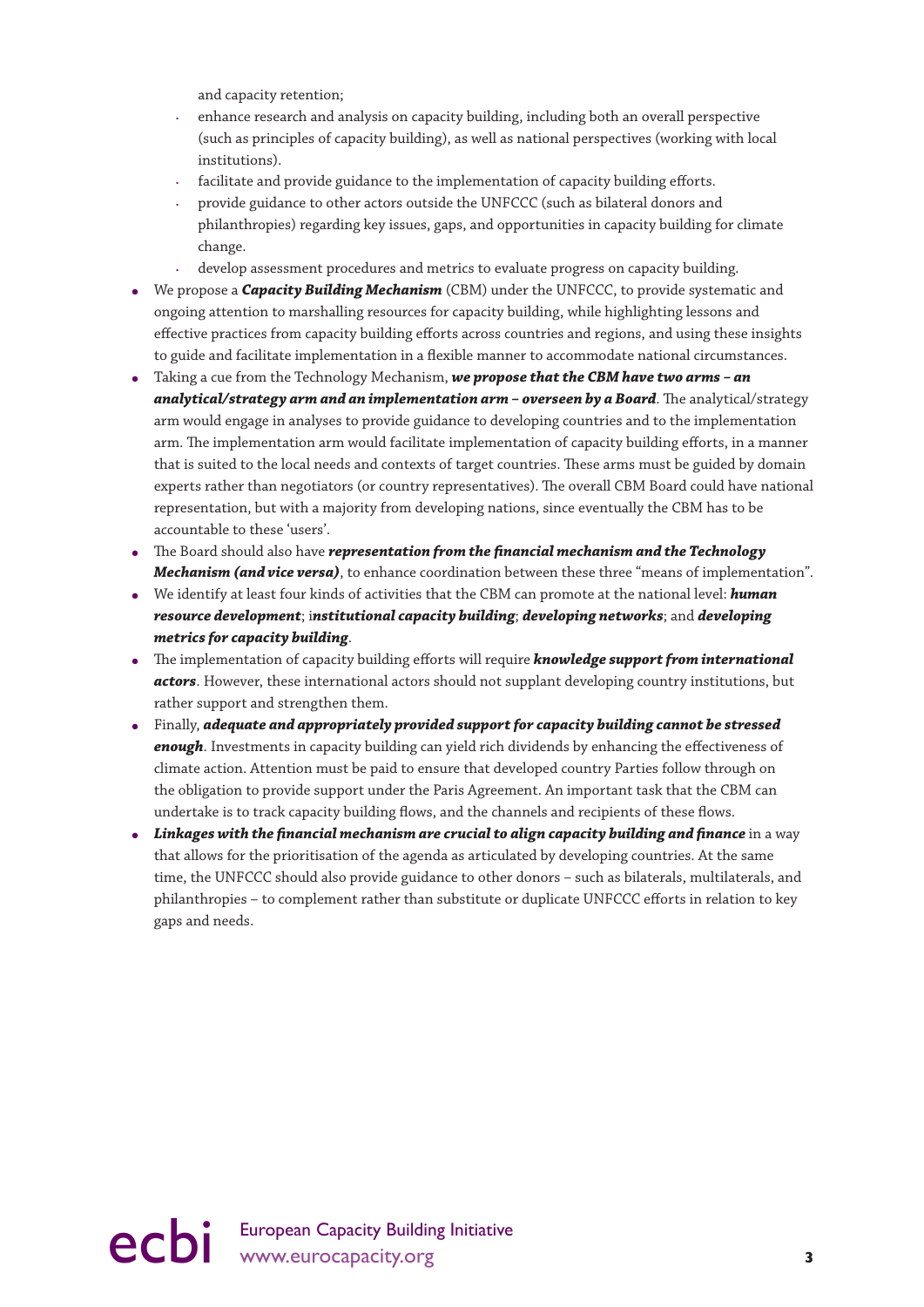## <span id="page-5-0"></span>**INTRODUCTION**

We already live in a climate-changed world. The latest corroboration to this fact comes from one of the most authoritative scientific agencies of the world, the US National Oceanic and Atmospheric Administration's (NOAA). According to NOAA's monthly state of the climate report released on 20 September 2016, the month of August broke global temperature records on land and on the ocean's surface, with temperatures averaging 0.92°C above the 20th-century average. Five of the six populated continents experienced August temperatures within the top 10 warmest on record. Africa and Asia broke records on file since 1910 (NOAA 2016). Another story made headlines: *Arctic: Sea ice, record low is 'not rebounding'* (Hobson 2016), with the lowest area covered under ice sheet this summer. If the warming trend holds, 2016 is on track to be the warmest year on record.

With this unfolding reality, the Paris Agreement is entering into force in Marrakech in early November 2016, a short eleven months after it was adopted at the 21st Conference of Parties (COP 21) to the UN Framework Convention on Climate Change (UNFCCC). This is an unforeseen development. The Agreement was not expected to enter into force so soon. COP 22 in Marrakech will now be the first COP, serving as the Meeting of the Parties to the Agreement (CMA1). However, modalities have yet to be adopted for a number of elements under the Paris Agreement, including its capacity building elements: the formation of the Paris Committee on Capacity Building (PCCB) with a five-year work plan; and the Capacity Building Initiative for Transparency (CBIT).

The decisions to establish the PCCB under Article 11, the CBIT under Article 13, and in between as the base, Article 12 of the Paris Agreement stipulating for promoting education, training and public awareness, can be regarded as foundational for all other institutions, mechanisms and processes. For achieving a low carbon, climate-resilient world, capacity building for reduction of greenhouse gas emissions and adapting to its increasing impacts in an open and transparent manner is of central importance, as the enabler for implementation of all other provisions and decisions. This is especially true for the least developed countries (LDCs) and the small island developing states (SIDS), which are hit first and hardest by climate change, but have the least capacity to adapt.

In recent decades, capacity building has become an integral part particularly of the environmental agreements and treaties. UNFCCC-led initiatives on capacity building began in earnest from COP 7 in 2001. Millions of dollars have been spent in developing countries by the bilateral and multilateral development agencies. This paper draws on a historical perspective on capacity building efforts for lessons learned, to provide a general perspective on the key ingredients for sustainable capacity building and also specific guidance for the PCCB and CBIT. It begins by tracing how the concept of capacity building has evolved in the domain of international development cooperation.

## **A BRIEF HISTORY OF CAPACITY BUILDING**

### **Evolution of the concept**

Capacity as a concept is regarded as having a weak intellectual pedigree in the larger world of development. It comes with no accepted or tested body of theory (World Bank 2005). Until the mid-1990s, the concept attracted almost no research support within the international development community (UNDP 1996), though the World Bank and UNDP pioneered a collaboration with the African Development Bank to establish the African Capacity Development Foundation with a starting fund of US\$ 30 million. Morgan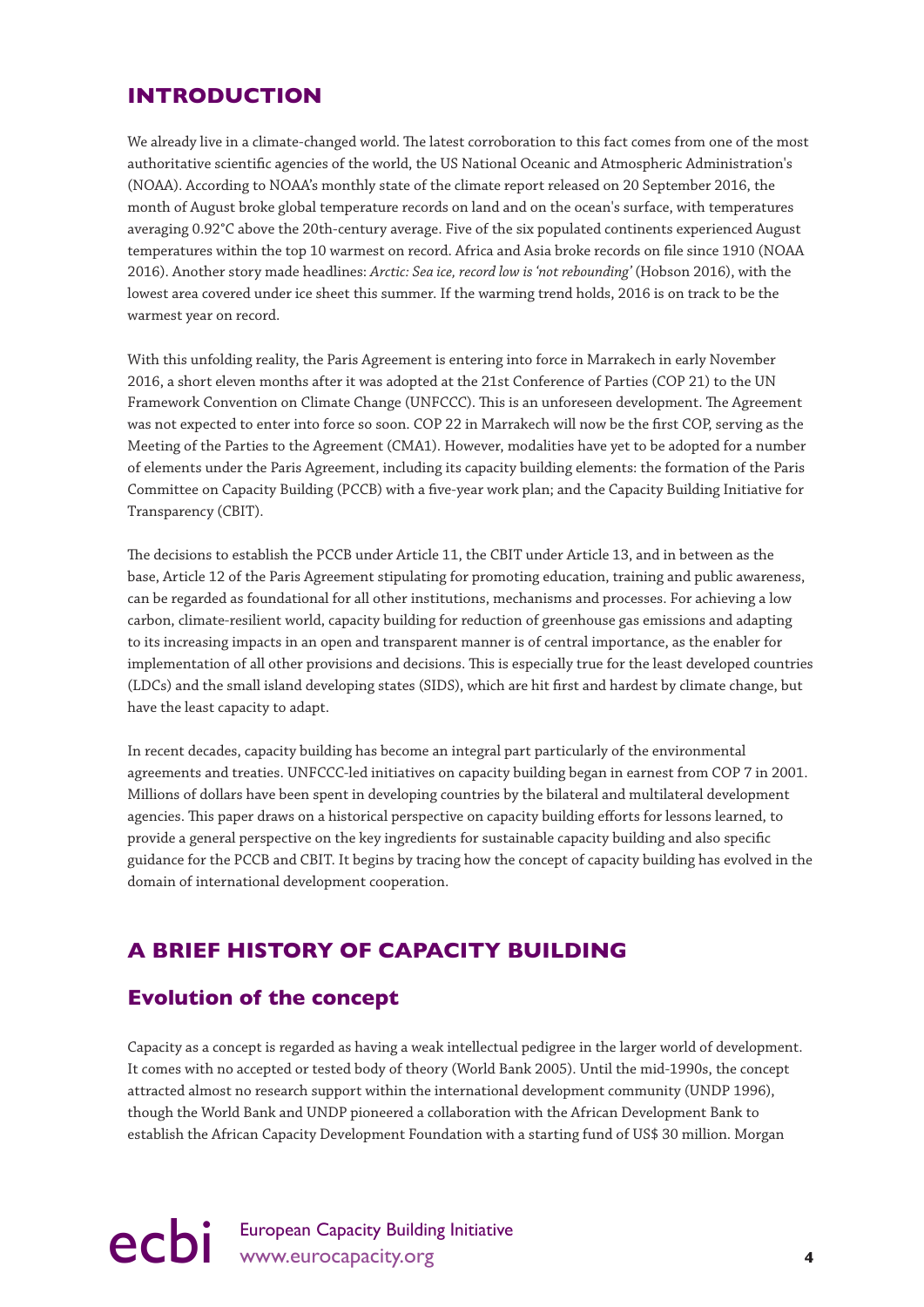<span id="page-6-0"></span>(2006) argues that most ideas about capacity have come out of a wide range of North American and European thinking of performance management, organisational development, political economy, institutional economics and sociology. Also its advent is regarded to be influenced by ideas of participation, public sector reform, civil society and empowerment (Eade 1997). Although universities have traditionally been the generator and repository of ideas and knowledge, in case of capacity building this was not the case. The development agencies of the Western world led the process of its evolution, and remain the storehouse of reports.

However, looking at the evolution of international development cooperation since the 1950s, capacity building can be said to have its precursor the concepts of 'institution building', 'institutional strengthening', 'human resource development', 'institutional economics', etc. (Kuhl 2009; Morgan 2006; Keijzer 2014). Based on the experience of the US-led Marshal Plan to rebuild war-ravaged Europe after the Second World War, the US and other European countries had the notion that development could be pursued in the newly decolonised developing countries through building and strengthening their national institutions. But social engineering is a much more complex phenomenon particularly in the pre-and initial stages of capitalist development than physics and mechanics, so thinking also started changing with new dynamics. The concept evolved as a response to dissatisfaction with traditional technical cooperation, in which development of local human capital was not the focus when endogenous growth theories came to be considered important (Thorbeeke 2000). The new discipline of 'institutional economics' tried to establish the idea of institution building with some theoretical underpinnings (Booth 2011; Hilderbrand, 2002). The argument was that differences in economic growth and development among developing countries can be explained by the differing quality of institutions responsible for economic management. But institutional change is not just a technical or mechanical process. It involves politics and this was not appreciated by aid agencies, as Shirley (2008) argues, and new institutional economics was not good news for development assistance.

So the early 1990s witnessed the advent of the new concept of 'capacity building' in the international development domain. The World Bank is regarded as the initiator of this concept, though later the development agencies started using the concept of 'capacity development.' Some commentators find no basic difference between these two terms (Vincent-Lancrin 2007), while others argue that there is: capacity building is regarded as having its start from a scratch, while capacity development is viewed as having a base from where to start the process (Kuhl 2009, Pearson 2011). Whatever the case, there is as yet no consensus on what capacity building/development actually means or entails. Most of the aid agencies have defined it in their own ways (Pearson 2011). But there appears to be a consensus that capacity building must include individuals, institutions and systems that collectively enable effective and sustainable development. However, based on an increasing number of sociological studies, Kuhl (2009) argues that development assistance can no longer be primarily explained by the needs of developing countries, rather by the search for acquiring legitimacy of continuing development assistance within the domestic constituencies of the industrial world. Whatever might be the case, capacity building/development appears to remain as a prominent organising theme of international development for the foreseeable future. Since the UNFCCC uses the term 'capacity building' that is what this paper will do.

## **Lessons from history**

Development cooperation by the industrial countries in the form of technical assistance began in the 1950s. Since then, it came with many different names, forms and hues, but the question of its effectiveness had always been a central concern. As development engineering in varied environments across the world was often a process of 'learning by doing', themes and strategies for ensuring aid effectiveness constantly kept changing. Beginning with institution building and institutional strengthening during the 1960s-1980s, aid agencies have zeroed in on capacity building/development since the 1990s as the organising theme for development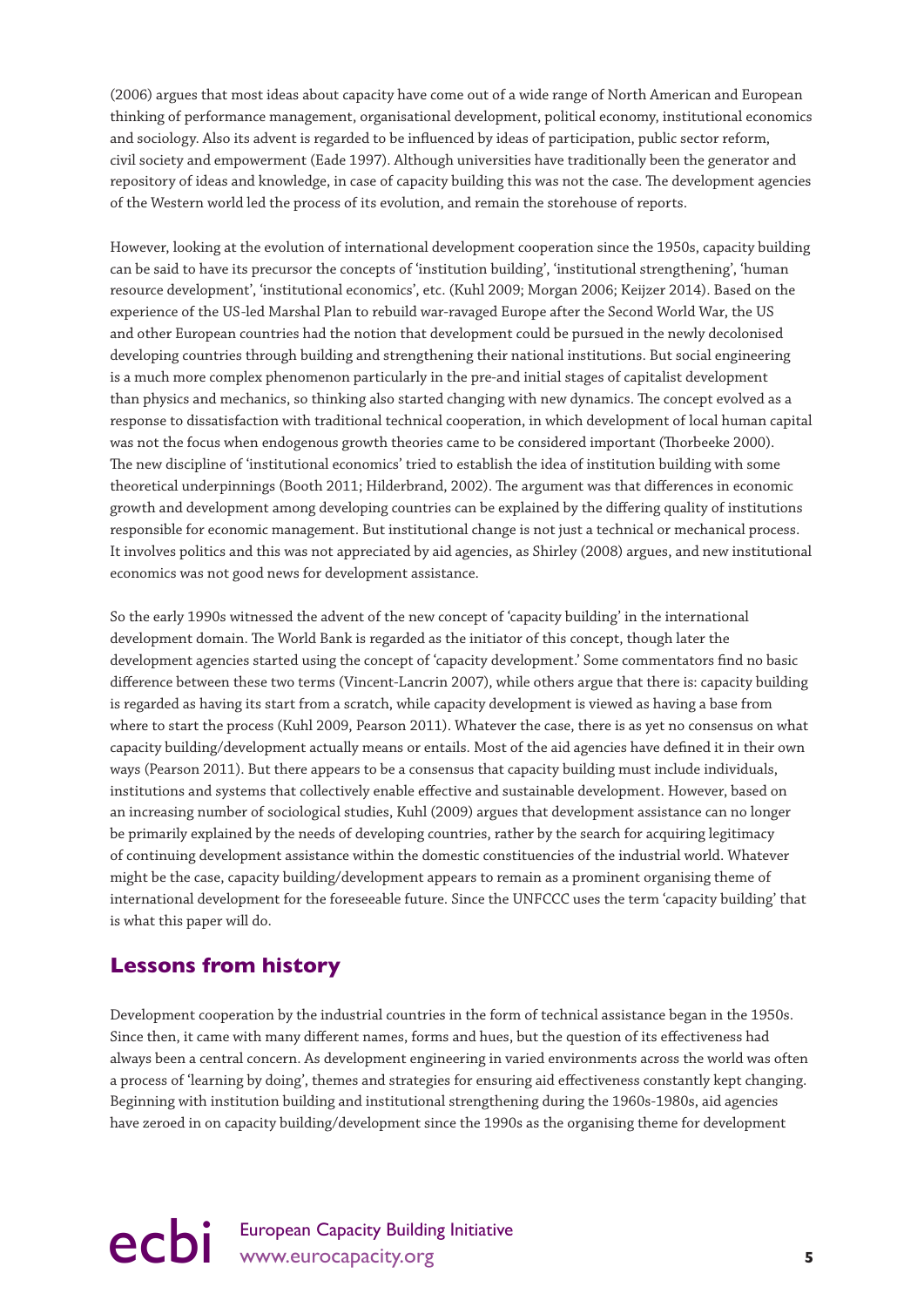cooperation, together with 'good governance' and 'country ownership' of exogenous assistance. Since 2003, there have been four high level deliberations on aid effectiveness: in Rome in 2003; in Paris in 2005; in Accra in 2008; and finally in Busan in 2011. Beginning particularly with the Paris Declaration on Aid Effectiveness in 2005, 'systems' development was given focus in aid delivery. Meanwhile the shibboleth of development cooperation is shifting from 'aid effectiveness' to 'development effectiveness' (Mawdsley et. al 2014). The landscape of development cooperation is also changing, with new donors from both the North and the South, along with new stakeholders including increased civil society participation.

In such evolving dynamics, the total number of aid projects and programmes has kept increasing, with hardly any capacity-neutral interventions. Morgan (2006) argues that many governments both from the donor and recipient sides and funding agencies prefer to keep capacity building as an umbrella concept with boundaries wide open, under which many different projects and programmes can be packaged and legitimised. In any case, bilateral and multilateral agencies led by the UNDP and the World Bank since the mid-1990s have initiated either stand-alone or mixed projects where capacity building figured somehow. The World Bank now has a dedicated Capacity Development Centre, and the UNDP likewise has a Capacity Development Group. The UN REDD programme is involved in many capacity building projects. The World Bank's Global Environment Facility (GEF), with its programme of Strategic Approach to Capacity Building, has initiated many such projects, which are crosscutting through it core areas of action, which include climate change. There are many flagship capacity building programmes, both of past and present, by regional and bilateral agencies, including: the EU's Advancing Capacity to support Climate Change Adaptation project; European Commission's Climate Change Capacity Development project; USAID's Capacity Building Program on the Economics of Climate Change Adaptation; the ; the Institutional Strengthening in Pacific Island Countries to Adapt to Climate Change project; and the Climate and Development Knowledge Network funded by the Netherlands and UK.

Despite these efforts, things on the ground have changed little (Keijzer 2013). So far very limited evidence is available on how the recipient countries themselves are managing capacity development strategies (Keijzer & Janus 2014). Capacity building efforts targeted at public sector strengthening also did not meet the expectations (World Bank 2005). While some analysts hold both the donors and recipients of aid responsible for such results (Wood *et al.* 2011; Keijzer & Janus 2014), others argue that donors are slow learners (Mawdsley *et al.* 2014) and lag behind the recipient countries in principles of aid effectiveness, such as mutual accountability and transparency (Gulrajani 2014). Obviously, inefficiency and ineffectiveness in capacity building initiatives continue to linger, mainly because of short-lived project-based interventions, lack of investments and under-involvement of recipients (UNFCCC 2016; Vandeveer & Dabelko, 2001).

Second, in technical assistance programmes of capacity building, private consulting firms usually from donor countries are commissioned to do the job. One or two consultants are 'parachuted in' to organise workshops and trainings, and the job is done with the submission of a project report. This was a mainly input-based, supply-driven, short-term and ad-hoc exercise. Here no capacity building 'systems' were left behind to carry the task forward (Huq 2016). Some argue that such donor-driven exercises by foreign experts even harm local capacity building, weakening local ownership and relieving local staff of taking responsibility for the project (Godfrey *et al.* 2002). While capacity building is a long term iterative process, aid agencies have builtin incentives for project completion reports and short-term output based results. Experience shows that countries where development cooperation played a stimulating and facilitative, but not decisive, role managed an endogenous process of increasing capacities (Kuhl 2009), because capacities cannot be implanted from beyond, but grow within, with a gestation time. The emphasis here again is on national ownership and local leadership of the process. The question remains as to how to grow local ownership and leadership in aided projects on capacity building.

## ecbi European Capacity Building Initiative **6**<br> **example 20** intervention of the www.eurocapacity.org **6**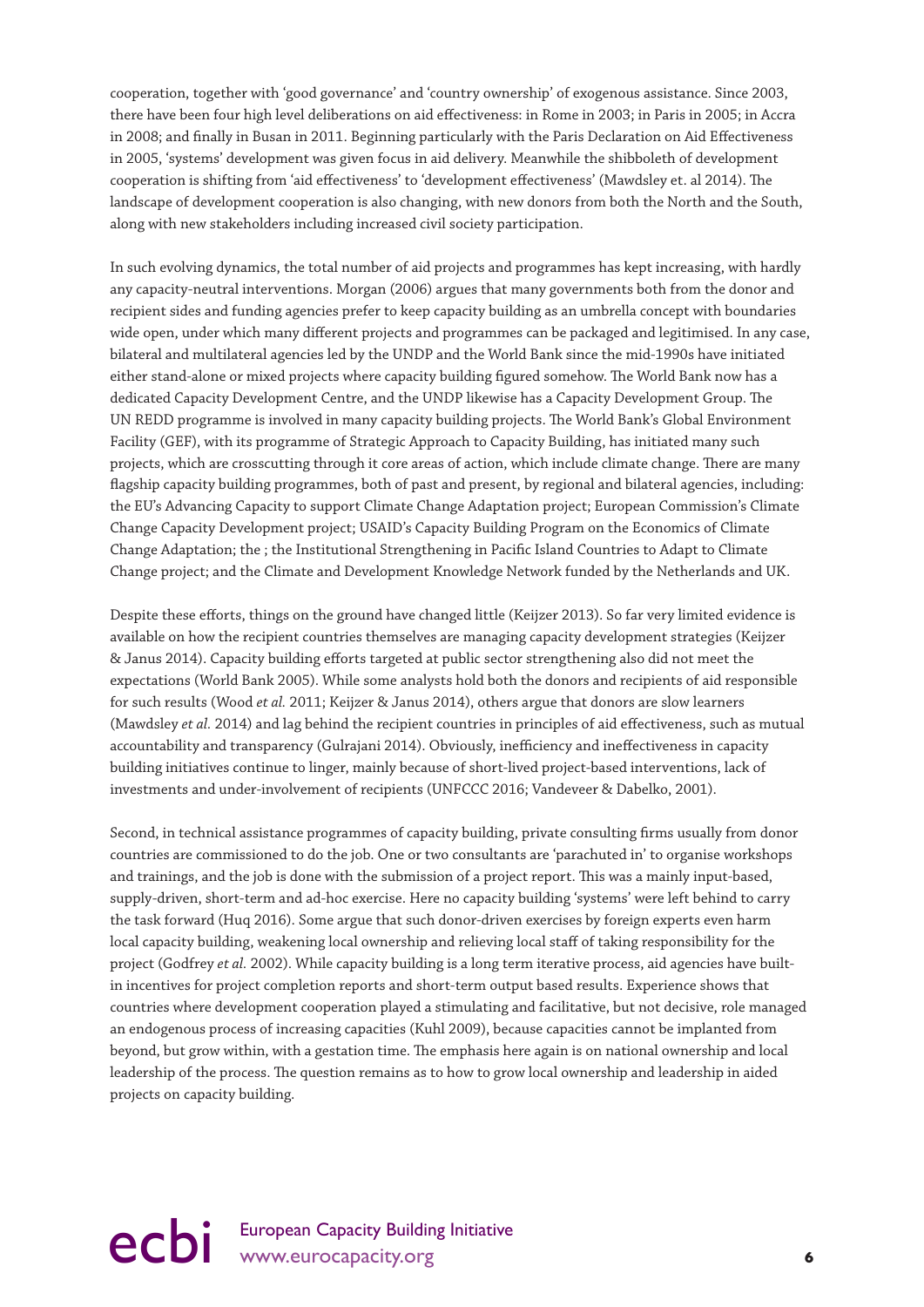<span id="page-8-0"></span>Third, while there is no research yet on how much money is spent on capacity building for many different areas of development and environment, loose estimates suggest that one-third to one-fourth of annual official development assistance goes to capacity building, and the overwhelming share is spent by bilateral agencies (Victor 2013; Morgan 2006). Since capacity building, as a crosscutting issue, often remains a component of most projects, it is difficult to quantify total funding specifically dedicated to capacity building. In any case, funding for capacity building remains poor (Chen and He 2013; UNFCCC 2016; Nakhooda 2015). Wood *et al.* (2011) argue: "T*he complex, long-term challenges of capacity development are the most important constraints for most countries, and these do not allow for 'quick fixes' or bureaucratically engineered solutions. However, partner countries can do more to identify priorities for strengthening capacities in targeted areas. Donors and agencies in turn can do more to support those priorities in coordinated ways, to strengthen country systems by using them and to reduce donor practices that undermine the development of sustainable capacity*". Short-term technical assistance-based budgeting for capacity building is not a good avenue of funding for long-term sustainable capacity building 'systems'.

Fourth, the private sector is largely absent in capacity building activities, except perhaps in the insurance sector, which is a direct profit-earning venture (Victor 2013). But the private sector is now the main stakeholder in mitigation, particularly in rapidly growing developing countries. This area will require speedy technology innovation, transfer, dissemination and application in specific socioeconomic and cultural contexts. It will require huge resources, both financial and technical, invested on a long term basis, which are often not made available through the traditional modes of technical cooperation by development partners.

Finally, there is a sizable literature mostly in the form of agency reports on capacity building in many other areas, such as the global trade regime, the Montreal Protocol, the Convention on Biological Diversity and its Biosafety Protocol, the Regional Seas Programme, disaster risk reduction, etc., but there are no such scientific assessments yet of capacity building activities addressed to climate change. The latter involves both software and hardware, as new knowledge, skills and technologies able to create enabling environment for learning and research by individuals and institutions. Morgan (1998) cogently argues: "*capacity building is a risky, murky, messy business, with unpredictable and unquantifiable outcomes, uncertain methodologies, contested objectives, many unintended consequences, little credit to its champions and long time lags*". All these lessons and observations point to the need for a renewed start led by the PCCB under the Paris Agreement.

## **CAPACITY BUILDING UNDER THE UNFCCC**

## **History**

Capacity building has been a part of negotiations under the UNFCCC since its inception in 1992. Article 6 of the Convention is dedicated to promoting education, public awareness, public access to climate change information, public participation in addressing climate change, and training of scientific, technical and managerial personnel. The Article was the main basis for subsequent decisions and activities on capacity building. Similarly, Article 10 of the Kyoto Protocol provides for strengthening of research capacity, education and training of personnel and institutional strengthening in developing countries. *Box 1* provides a snapshot of the development of capacity building as an agenda under the UNFCCC.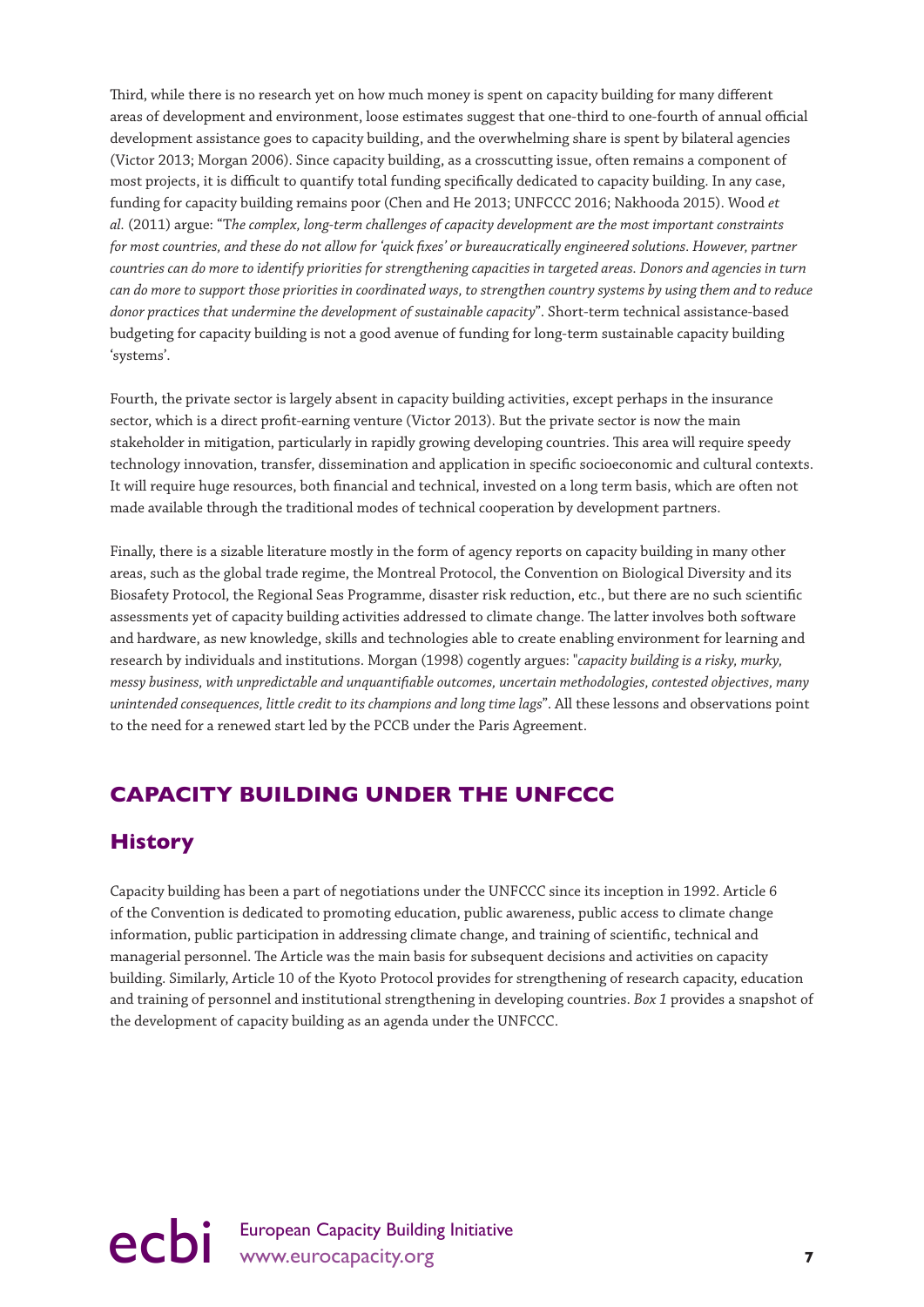#### <span id="page-9-0"></span>**BOX 1: A brief trajectory of capacity building under the UNFCCC**

**COP 7**: In 2001, the Marrakech Accords established a capacity building framework with guiding principles, and 15 priority areas. Six areas were highlighted specifically for LDCs: strengthening of national climate change focal points; strengthening of national research and training institutions; technical capacity for vulnerability and adaptation assessments; strengthening of meteorological and hydrological services; and enhancing public awareness including education and human capacity development.

**COP 8**: In 2002, the Five Year New Delhi Work Programme (NDWP) on UNFCCC Article 6 was adopted, with a decision to undertake a review of the 2001 work programme in 2007, and an intermediate review in 2004.

**COP 13**: In 2007, an amended NDWP was adopted, called for an extension of the 2001 work programme for another five years, through to 2012.

**COP 17**: In 2011, the Durban Forum on Capacity Building was created, as a multistakeholder forum that meets annually during negotiations to share ideas and best practices.

**COP 18**: In 2012, the Doha Work Programme on UNFCCC Article 6 was adopted, calling for annual in-session dialogues on Article 6 issues and a review of the 2001 work programme in 2020, with an intermediate review of progress in 2016.

**COP 20**: In 2014, in Lima, an annual Ministerial Dialogue on Article 6 was agreed. A Web Portal on capacity building activities was also launched by the UNFCCC Secretariat in 2014.

**COP 21**: In 2016, the Paris Committee on Capacity Building was created to address gaps and needs, and coherence and coordination of capacity building activities under the Convention. The Subsidiary Body for Implementation will organise annual in-session meetings of the PCCB and develop its terms of reference. The PCCB will oversee a work plan for the period 2016-2020. The Capacity Building Initiative on Transparency was also created at COP 21, to strengthen national institutions for meeting Article 13 provisions.

### **Review of capacity building activities under the UNFCCC**

The capacity building activities under the UNFCCC are carried out under the capacity building framework adopted at COP 7 in 2001, as part of the Marrakech Accords. The guiding principles and approaches to this framework highlighted that capacity building should be country-driven and based on the priorities of developing countries; continuous, progressive and iterative; be undertaken in an effective, efficient, integrated and programmatic manner; take into account the special circumstances of LDCs and SIDS; promote 'learning by doing'; and rely on, and mobilise, existing national, sub-regional and regional institutions and the private sector, and build on existing processes and endogenous capacities (UNFCCC 2002).

A first comprehensive review of this framework was conducted at COP 10 in 2004; a second review took place in 2007; and a third was initiated in 2016. The first review found significant gaps, and identified the following key factors, among others, to be taken into account in further implementation:

- Prioritising institutional capacity building.
- Raising awareness at various levels on climate change issues and increasing the involvement of national governmental institutions in capacity building activities.
- Developing and, where appropriate, promoting exchange of best practices, experiences, and information on capacity building activities, including financial resources, case studies and tools for capacity building.
- Ensuring the long-term sustainability of capacity building activities is achieved through integration in planning processes.
- Making financial and technical resources available, through an operating entity of the financial mechanism and, as appropriate, through multilateral and bilateral agencies and the private sector.
- Further applying learning-by-doing approaches for capacity-building by supporting various types of capacity-building activities, projects and programmes at the national and local levels.
- Improving donor coordination.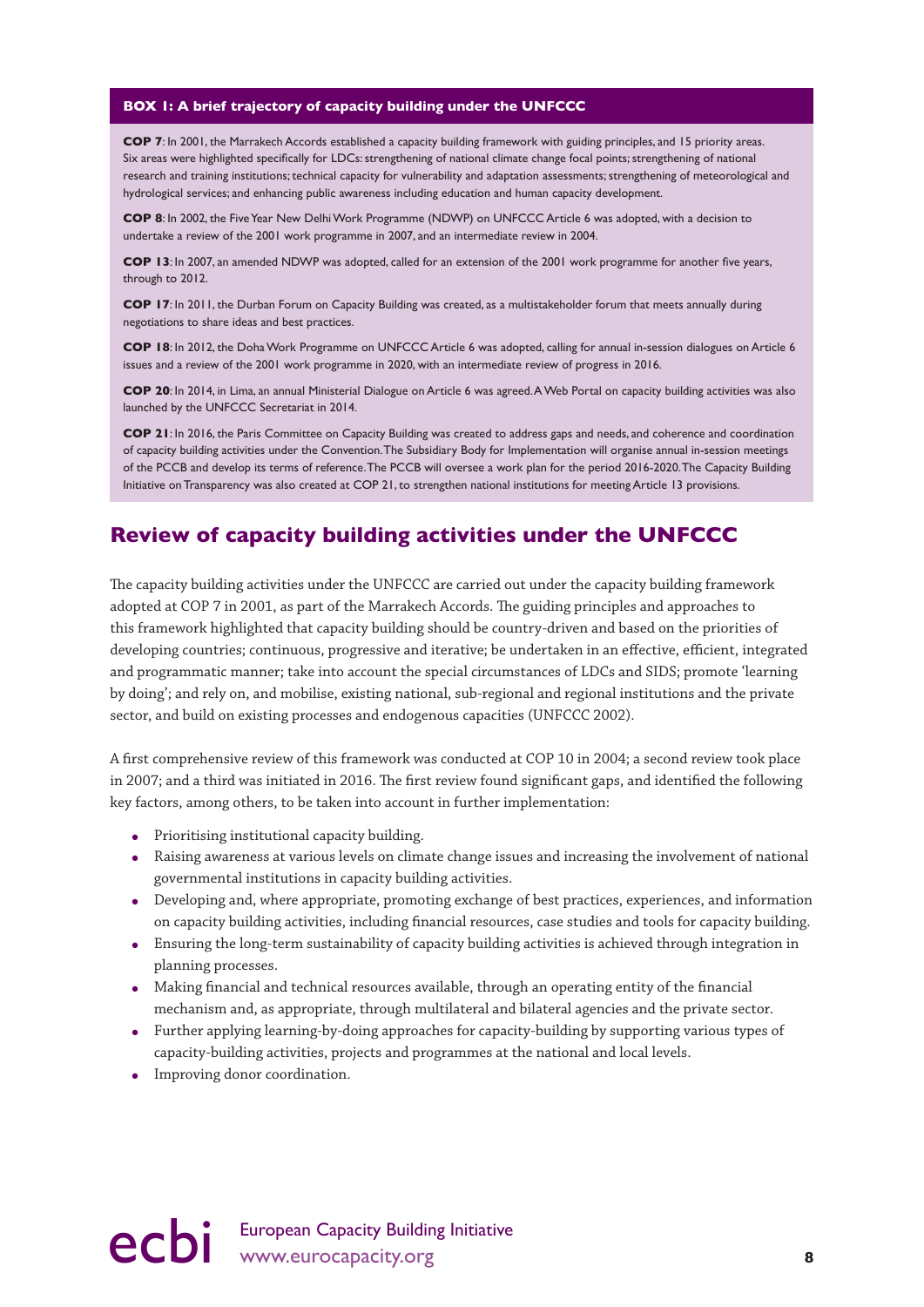The second review resulted in a call for ensuring consultations with stakeholders; enhancing the integration of climate change issues and capacity-building needs into national development strategies, plans and budgets; increasing country-driven coordination of capacity-building activities; and strengthening networking and information sharing among developing countries, especially through South-South and triangular cooperation.

A third review was initiated at the 42nd meeting of the Subsidiary Body for Implementation (SBI 42) in June 2015, but was not concluded. It was agreed to continue the review at SBI 45 in November 2016, with a view to recommending a draft decision for consideration and adoption at COP 22.

In addition to this formal process, there are about 13 thematic and financial entities involved in capacity building. The thematic entities include the Adaptation Committee; Climate Technology Centre and Network (CTCN); Consultative Group of Experts; Executive Committee of the Warsaw International Mechanism for Loss and Damage; Executive Board of the Clean Development Mechanism; LDC Expert Group; Standing Committee on Finance; and the Technology Executive Committee. The capacity building mandates of these entities can be found in Dagnet *et al.* (2015). The financial entities include the operating entities of the Convention's financial mechanism (GEF, LDC Fund, Special Climate Change Fund, Adaptation Fund and the Green Climate Fund or GCF). The GCF has initiated capacity building activities under its readiness programme for accessing funds. The GEF carries out capacity building in two ways: as stand-alone capacity building activities (called enabling activities); and as part of climate change projects. It is also involved in a wide range of cross-cutting capacity building activities under its core areas for improving environmental governance.

In 2016, the UNFCCC reported 681 capacity building activities undertaken in 2015, by 16 international institutions – an increase of over 80% from 2012 (UNFCCC 2016). Over the 2009-2015 period, support for mitigation-related capacity building was reported as increasing from US\$ 15.75 million to US\$ 321.16 million.

Despite these activities, developing countries report persisting gaps in their capacity needs in their National Communications and submissions to the UNFCCC (Dagnet *et al.* 2015; UNFCCC 2016). These are mainly:

- Lack of public awareness and support for climate action.
- Lack of training in vulnerability and adaptation assessments and methodologies.
- Inadequate international support for building and retaining individual and institutional capacity on a long term basis.
- Fragmentation of delivery channels, database, experts and research institutions.
- The need for establishing and strengthening permanent institutional arrangements and enabling environments.

These capacity constraints continue to linger due to a number of reasons, including inadequate resources; challenges of retaining staff and skills for institutions; lack of ownership and leadership; lack of institutional arrangements and enabling environments; lack of coordination, and fragmentation, between capacity building efforts at the sub-national, national and international levels; and an ad hoc, short-term, project-based approach to capacity building by aid agencies.

In the negotiating arena, capacity building has generally been a low key issue, without the acrimony that exists between Parties in other areas of the climate change negotiations. On area, however, has been controversial: the role of the UNFCCC in implementing capacity building measures. The Umbrella Group (mainly non-EU industrial countries), in particular, has argued that development agencies should take a lead role instead. Developing countries have pushed for a greater role for the UNFCCC as the central agency to ensure coherence and coordination. This controversy continued to the Paris conference, where support from the EU eventually led to some progress.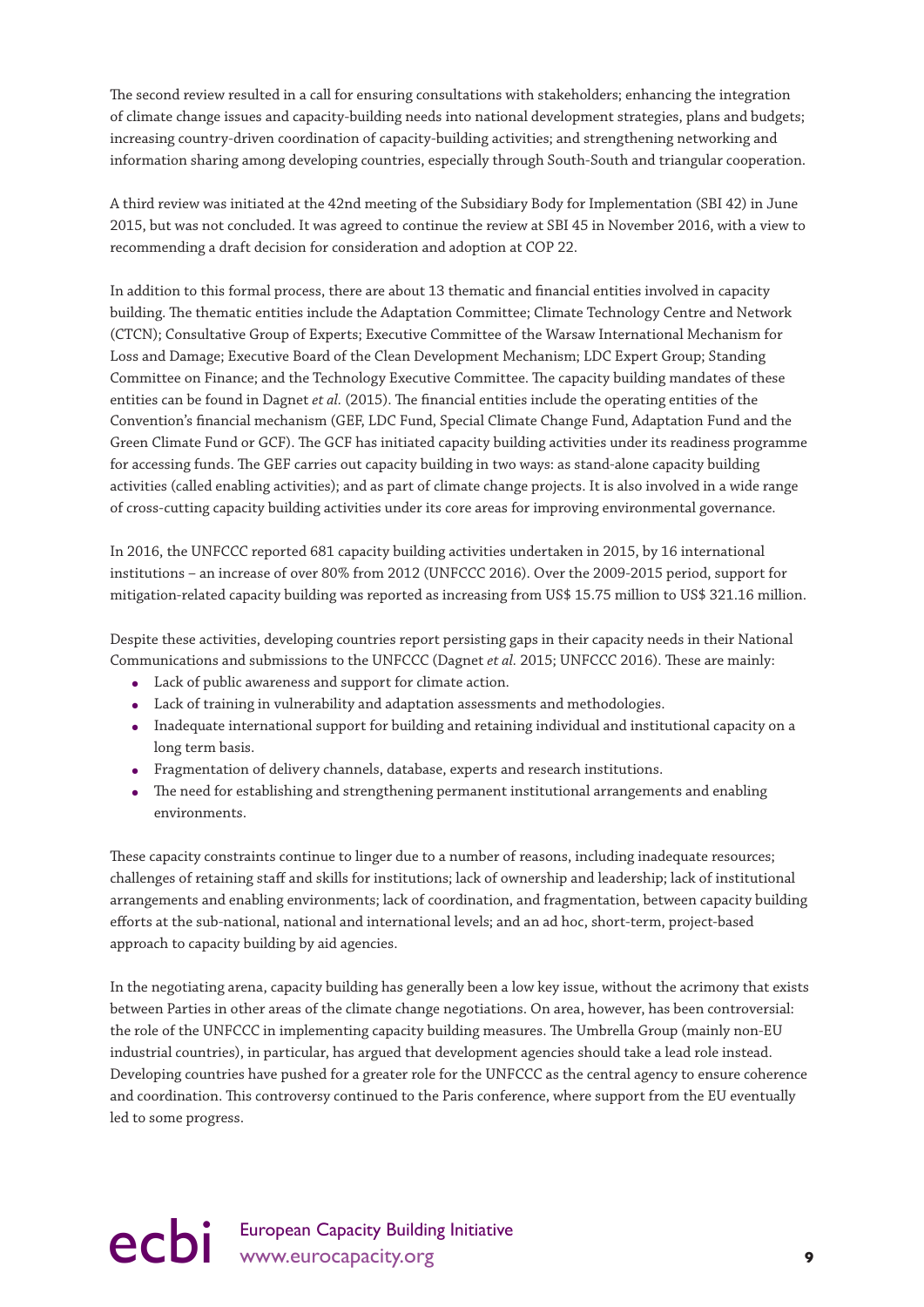## <span id="page-11-0"></span>**Paris Outcome on capacity building**

Capacity building is dealt with under Article 11 of the Paris Agreement. The five paragraphs of this Article lay down the goals, guiding principles, and procedural obligations of all Parties to the Agreement with regard to capacity building. Developed country Parties should support capacity building in developing countries (Article 11.3), while developing countries should regularly communicate progress made on implementing capacity building plans, policies, actions or measures (Article 11.4). CMA 1 is asked to consider and adopt a decision on the initial institutional arrangements for capacity building.

#### *Paris Committee on Capacity Building*

The decision adopting the Paris Agreement (1/CP.17), in paragraph 71, establishes the PCCB to address capacity gaps and needs, both current and emerging, and enhance capacity building efforts. Paragraph 74 of the adopting decision launches a work plan on capacity building for the period 2016-2020, to consider nine elements (*see Table 1*). SBI 44, in May 2016, has already agreed on a 12-member PCCB, along with a draft terms of reference for the committee. A review of progress by the PCCB will take place at COP 25.

The PCCB is expected to ensure coordination and coherence in the capacity building work of disparate entities. Its effectiveness will be determined, to some extent, by the quality of its membership and their experience in capacity building – which is not always possible through a Party-nomination process.

#### *Capacity Building Initiative for Transparency*

Article 13 of the Agreement creates the CBIT. Paragraph 84 of decision 1/CP.21 stipulates that the CBIT will build the institutional and technical capacity of developing country Parties, in meeting the transparency requirements of Article 13, and also in the pre-2020 period. Article 13.15 stipulates that "*support shall also be provided for the building of transparency-related capacity of developing country parties on a continuous basis"*.

The GEF Council meeting in June 2016 approved the establishment and programmatic directions of the CBIT Trust Fund, which has been initially capitalised with US\$ 50 million (GEF 2016). GEF will prioritise projects submitted from those countries which are most in need of capacity building for transparency-related actions, in particular the LDCs and SIDS. Instead of a project-based approach, the funds will be best employed in building long-term sustainable mechanisms for transparency-related capacity building in countries, including through the promotion on national institutions (such as universities), in a manner that allows for national ownership of the capacity building efforts.

#### *Finance for capacity building*

The provision of finance for capacity building under Article 11.3 of the Paris Agreement is a recommendation (*should*), while the provision of support for the CBIT on a continuous basis under Article 13.14 and 13.15 is obligatory (*shall*). The latter does not specific any group of countries that "shall" be providing the support, however. These different formulations and omissions provide leeway for subjective interpretations by Parties in the negotiations. Also the support provision focuses more on transparency of action, than on support provided and received (Asselt, *et al.* 2016). It would appear overall that developed country Parties are more interested in capacity building for transparency, than plugging any overall capacity gaps.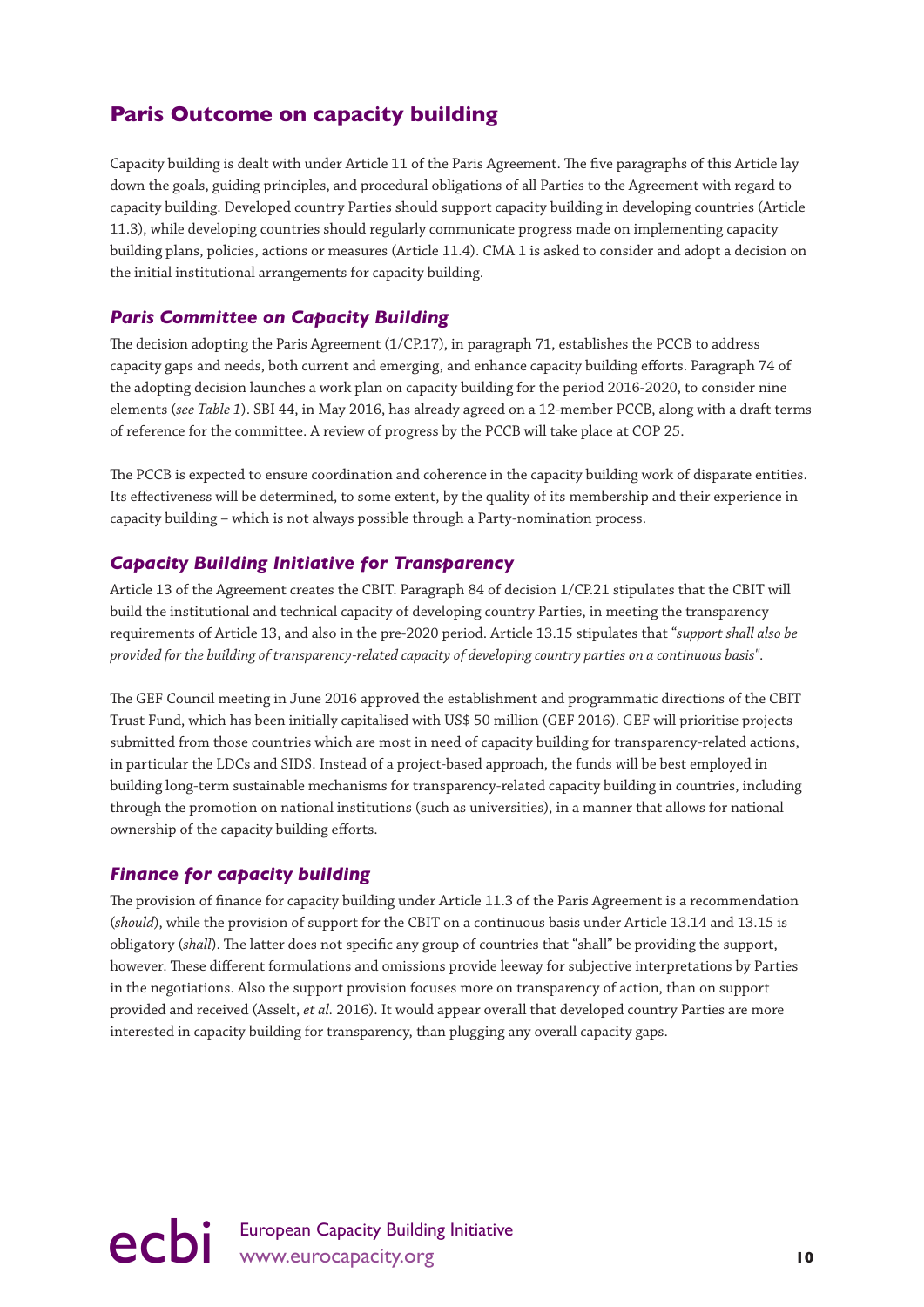| Table 1: The nine elements of the PCCB work plan                                                                                                                        |                                                                                                                                                                                                                                                                                                                                                                                                                                                                                                                                                                                                                       |  |
|-------------------------------------------------------------------------------------------------------------------------------------------------------------------------|-----------------------------------------------------------------------------------------------------------------------------------------------------------------------------------------------------------------------------------------------------------------------------------------------------------------------------------------------------------------------------------------------------------------------------------------------------------------------------------------------------------------------------------------------------------------------------------------------------------------------|--|
|                                                                                                                                                                         | <b>Proposals for the way forward</b>                                                                                                                                                                                                                                                                                                                                                                                                                                                                                                                                                                                  |  |
| Assess how to increase synergies<br>through cooperation and avoid<br>duplication among existing bodies.                                                                 | Coherence and coordination of the 13 entities working on capacity building under the<br>UNFCCC (and the many more working outside the UNFCCC on climate-related capacity<br>building) will be the PCCB's most challenging task. The current approach is scattered,<br>inefficient and ineffective. The PCCB will have to consider long-term institutional options to<br>improve coordination and coherence, and we suggest that a permanent "Capacity Building<br>Mechanism" (CBM) appears to be the most efficient way forward.                                                                                      |  |
| Identify capacity gaps and needs and<br>recommend ways to address them.                                                                                                 | Despite numerous calls from previous reviews under the UNFCCC, plugging capacity gaps<br>has proved challenging. A good understanding of national needs will be a perquisite for<br>identifying and addressing capacity gaps. The analytical/strategy arm of the proposed CBM<br>could play the invaluable role of keeping abreast of constantly evolving national needs, while<br>also identifying gaps and ways to address them.                                                                                                                                                                                    |  |
| Promote the development<br>and dissemination of tools and<br>methodologies for the implementation of<br>capacity building.                                              | A wide range of national stakeholders will have to be involved in the identification,<br>development and dissemination of these tools and methodologies, including communities,<br>governments, donors and universities. Moreover, a number of sectors will have to be covered.<br>A national-level institution to coordinate this function must be a medium- to long-term goal,<br>with the proposed CBM playing a facilitative role.                                                                                                                                                                                |  |
| Foster global, regional, national and sub-<br>national cooperation.                                                                                                     | Country ownership, mutual accountability, and transparency will be critical in this regard.<br>Cooperation could be strengthened in formal and informal education, knowledge support,<br>e-learning, networking, etc. "Outside" actors (whether aid agencies, federal governments<br>in the subnational context, or non-government organisations) should play a facilitative and<br>information/ knowledge sharing role.                                                                                                                                                                                              |  |
| Identify and collect good practices,<br>challenges, experiences and lessons<br>learned from work on capacity building<br>by bodies established under the<br>Convention. | This must be part of an ongoing and sustained process of learning, to continue to strengthen<br>capacity building efforts under the Convention. The proposed CBM's analytical/strategy arm<br>can play a key role in this regard.                                                                                                                                                                                                                                                                                                                                                                                     |  |
| Explore how developing country Parties<br>can take ownership of building and<br>maintaining capacity over time and space.                                               | This intractable issue can be facilitated through a more sustainable process to identify<br>country needs; longer-term and more sustainable budget support instead of short-term<br>technical assistance; national and local leadership; incentives for leaders/managers; a<br>facilitative role for external partners; and mutual accountability and transparency. At the<br>international level, funding modalities that allow for programmatic support, such as the GCF's<br>Enhanced Access Modality, can play a key role. At the national level, national capacity building<br>institutions can play a key role. |  |
| Identify opportunities to strengthen<br>capacity at the national, regional and<br>subnational level.                                                                    | As climate change challenges are mostly local, national or region-specific, the identification<br>of opportunities should be led by national and regional experts. The analytical arm of the<br>proposed CBM and national capacity institutions can both play a role in promoting effective<br>and efficient capacity development and utilisation.                                                                                                                                                                                                                                                                    |  |
| Foster dialogue, coordination,<br>collaboration and coherence among<br>relevant processes and initiatives under<br>the Convention.                                      | Such dialogue coordination, collaboration and coherence will have to take place between<br>institutions and process under the Convention, but also outside (with development agencies,<br>for instance), and also at the national level. The CBM and national coordinating institutions<br>could play a key role.                                                                                                                                                                                                                                                                                                     |  |
| Provide guidance to the Secretariat<br>on the maintenance and further<br>development of the web-based capacity<br>building portal.                                      | A critical role for the portal should be to share peer-reviewed knowledge with national and<br>subnational actors in developing countries without cost; and record traditional practices for<br>dealing with climate variability and change.                                                                                                                                                                                                                                                                                                                                                                          |  |

ecbi European Capacity Building Initiative www.eurocapacity.org **11**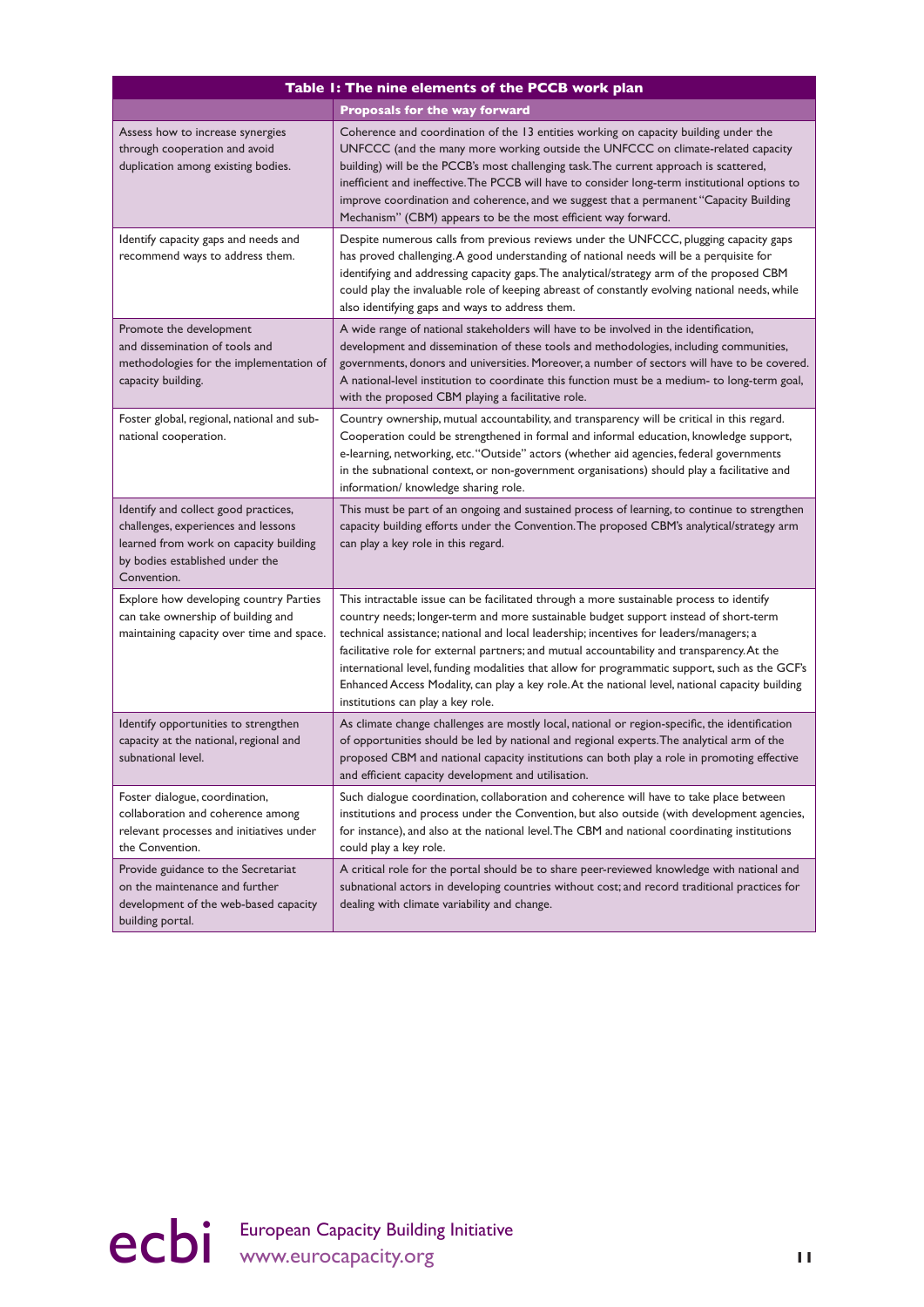## <span id="page-13-0"></span>**WHAT KIND OF CAPACITIES ARE NEEDED TO ADDRESS CLIMATE CHANGE?**

The complex and wide-ranging nature of the climate problem – and the solutions to help address this challenge – make the issue of capacity equally challenging. Submissions from Parties include an almost overwhelming array of needs (UNFCCC 2001).

Stepping back, we suggest that we can broadly classify capacity needs into three major categories:

- $\bullet$  To better understand the nature of the climate problem as it pertains to any country i.e., what might be the physical manifestations of a changed climate and its implications for various economic activities and livelihoods, such as impact on agriculture production, for ecological systems such as forests, mangroves, coral reefs, and fisheries, and for human and societal well-being through weather-related disasters, heat stress, etc.
- To be able to formulate and implement national actions to both help limit the scale of the problem through mitigation of greenhouse emissions, and to limit the human, ecological, economic, and other societal impacts through measures to mitigate risks and adapt to them.
- To analyse, build consensus on, and articulate the national interest in UNFCCC climate negotiations and obligations, as well as the broader array of international climate-related discussions and activities that now engage most countries (Sagar 2000).

While it goes without saying that local capacity is central, it may be in some cases that not all the relevant capacity may reside locally. For example, many LDCs may not be able to lead or manage a climate modelling effort aimed at understanding the manifestations of climate change within their countries. In this case, ensuring that international climate modelling capacity is adequately responding to the need to generate, for example, the downscaled scientific information that can be used as a starting point for climate risk assessment in these countries.

But even understanding what might be specific issues to examine (e.g. changes in rainfall patterns) will require an understanding of local issues and priorities. Since climate risks result from the interactions of climate change with local physical, biological/ecological and human/societal systems, the need for local knowledge becomes critical. Here local (natural and social scientific) capacity will play a major role. Similarly, monitoring and observation of climate impacts may require both international and local capacity. But as we move towards issues such as prioritising and implementing mitigation and adaptation options in the context of national development objectives, local capacity plays an increasingly central role, since an understanding of the local conditions takes on primacy.

In other words, with upstream, relatively 'objective' processes relating to understanding of climate phenomena (such as climate modelling and other scientific research), the relevant capacity and processes may be delocalised, although informed by local context and needs. As we move towards developing an understanding of the ensuing climate risks, local knowledge become more important since broadly the risk is the result of interactions between climate phenomena and local systems (be they physical, biological/ecological, or human). Here collaborations between industrialised country and developing country actors can be quite fruitful.

But as we move towards issues where subjective judgments become even more important – such as which development objectives to prioritise while choosing among mitigation options, for example, or what might be most suitable way to implement an option – appropriate and adequate local capacity is critical, with external actors preferably playing only a supporting role (such as providing information about good practices of policies and business models elsewhere).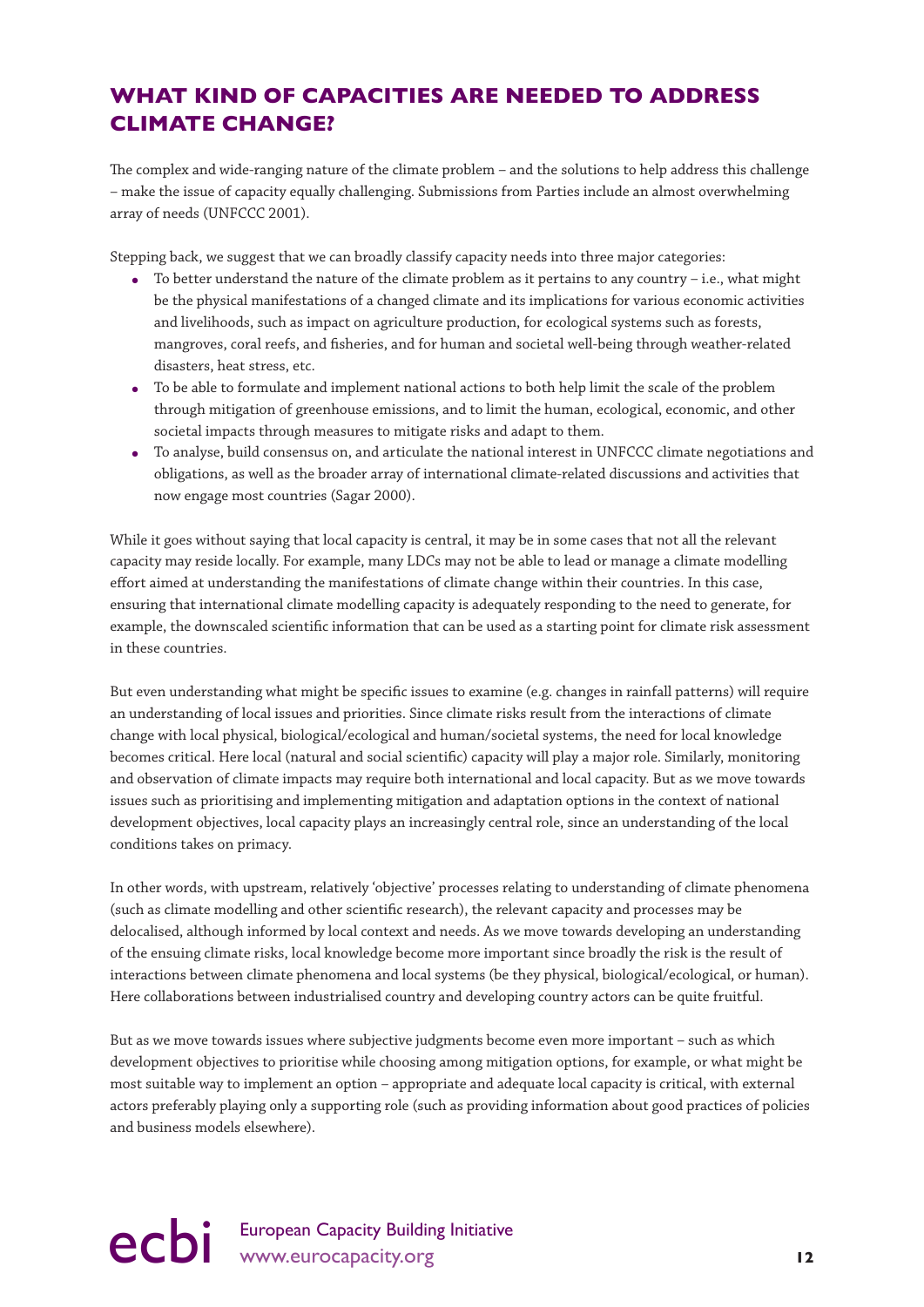<span id="page-14-0"></span>Notably, while capacity resides in humans and organisations, given the breadth and the complexity of almost any aspect of climate change, networks and institutions that enable and guide the flow of knowledge play an important role in both harnessing such knowledge and gathering multiple perspectives become key. At the same time, learning becomes another key attribute.

To sum up, the key objectives of capacity building broadly are development of appropriate human and institutional capacity to engage in three activities: understanding the nature of the problem for the local context; understanding and navigating the 'solution' space, including international engagement; and implementing mitigation and adaptation solutions. A variety of actors, domestic and international, can contribute to this capacity development process through appropriate knowledge, skills, expertise and financial resources.

## **THE WAY FORWARD**

The key to successful implementation of capacity building will eventually rely on a keen understanding of national capacity needs and challenges. What are the kinds of capacity needed in a particular country? How do we understand capacity needs by (a) types of capacity needed, (b) level (i.e., local, regional, or national), and (c) sector/area (e.g., energy, agriculture, water, disaster management, communication of information, public education and awareness)?

To understand these needs and guide national capacity building, we believe that it is necessary to have a national institution that is dedicated to the task. In fact, we would suggest that building institutional capacity to oversee a programme to develop climate-relevant capacity within the country is probably the most important – and perhaps the most difficult – activity of a capacity building programme. Such an institution should be able to develop a good understanding of national capacity needs, as well as oversee, coordinate, and facilitate the national capacity building process, define and shape the national capacity building agenda. Thus in a sense, it would be like a 'system operator' (Chaudhary, Sagar, & Mathur, 2012), and central to any effort towards "*capacity-building [being] country-driven, based on and responsive to national needs, and foster[ing] country ownership*," as highlighted in the Paris Agreement (Article 11.2).

Tackling climate change issues requires long-term, sustainable systems at the national levels to carry out capacity building functions for decades and generations to come. This will require a significant shift away from consultancy and project-driven approach. The ultimate indicator of judging value for money for climate change capacity building should be whether in-country capacity systems and capacity suppliers have been developed in each target country, along with the appropriate arrangements for international flows of knowledge and other resources to support in-country actors to undertake the various functions required to participate fully in the climate arena. Such an approach allows capacity building exercises to be seen as 'investments' not as 'expenditures'.

### **International arrangements**

What kind of institutional form is ultimately needed at the international level, to appropriately support sustainable national-level capacity building? This will ultimately depend on the objectives of the international institution, which we would list as the following:

● Changing the paradigm of funding for capacity building to allow for more systematic, dedicated and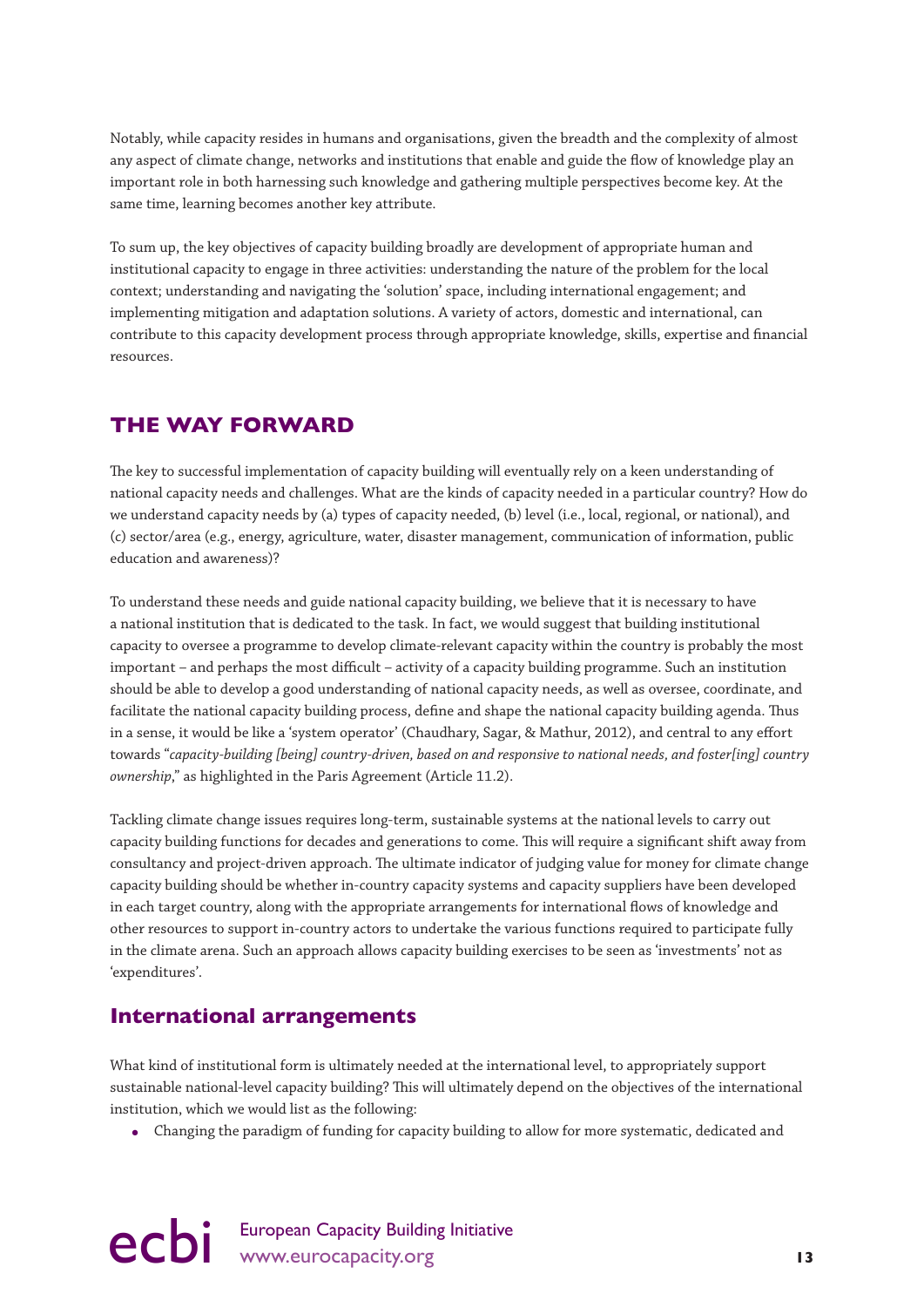programmatic funding (maybe leveraging options such as the GCF's Enhanced Direct Access modality, which is expected to provide greater country ownership and programmatic support).

- Enhanced research and analysis on capacity building, which would include both a common perspective (e.g., principles of capacity building that might be useful for all countries; lessons from recent experiences in the climate area; how to enhance country ownership), as well as national perspectives (working with local institutions). The latter could also serve to provide feedback into international efforts.
- Facilitating and providing guidance to the implementation of capacity building efforts.
- Providing guidance to other actors outside the UNFCCC (such as bilateral donors and philanthropies) regarding key issues, gaps, and opportunities in capacity building for climate change.
- Developing assessment procedures and metrics to evaluate progress on capacity building.

This suggests that a systematic institutionalised approach to capacity building is required at the global (UNFCCC) level in the long term, consistent with Article 11.5 of the Paris Agreement, which states that "*[C]apacity-building activities shall be enhanced through appropriate institutional arrangements to support the implementation of this Agreement…*".

We suggest the most suitable approach would be to create a Capacity Building Mechanism (CBM), to marshal resources for capacity building, guide and facilitate implementation in a flexible manner, and share lessons on capacity building efforts across countries and regions. This will ensure systematic and ongoing attention to the capacity building issue at the global level. The CBM can undertake the important task of tracking capacity building flows, and the channels and recipients of these flows.

What should such a CBM look like? Taking a cue from the Technology Mechanism, but learning some lessons from its experience, we suggest that the CBM have two arms – an analytical/strategy arm and an implementation arm – overseen by a Board.

The analytical/strategy arm would engage in analyses to provide guidance to developing countries on key issues relating to capacity building (including lessons from ongoing efforts), and also to the implementation arm on how to strengthen capacity building efforts under the UNFCCC and make them more effective. The implementation arm would facilitate implementation of capacity building efforts, in a manner that is suited to the local needs and contexts of target countries.

Learning from the Technology Mechanism, these arms must be guided by domain experts rather than negotiators (or country representatives) (de Coninck and Sagar 2015). The overall CBM Board could have national representation, but with a majority from developing nations, since eventually the CBM has to be accountable to these 'users'. The Board could also have representation from the operating entities of the financial mechanism and the Technology Mechanism (and vice versa), to enhance coordination between these three 'means of implementation'.

The implementation of capacity building efforts will require a range of knowledge support, including: scientific knowledge to better understand climate impacts; technical knowledge to appropriately meet UNFCCC reporting obligations (including "*timely and accurate communication of information*") and to help design and implement mitigation and adaptation actions; effective business models to facilitate the deployment of technologies; policies to assist the mitigation and adaptation actions; and access to suitable finance. A number of international actors are key to such knowledge support. These include research enterprises that could provide suitable inputs to local climate impacts and other agencies that can support implementation efforts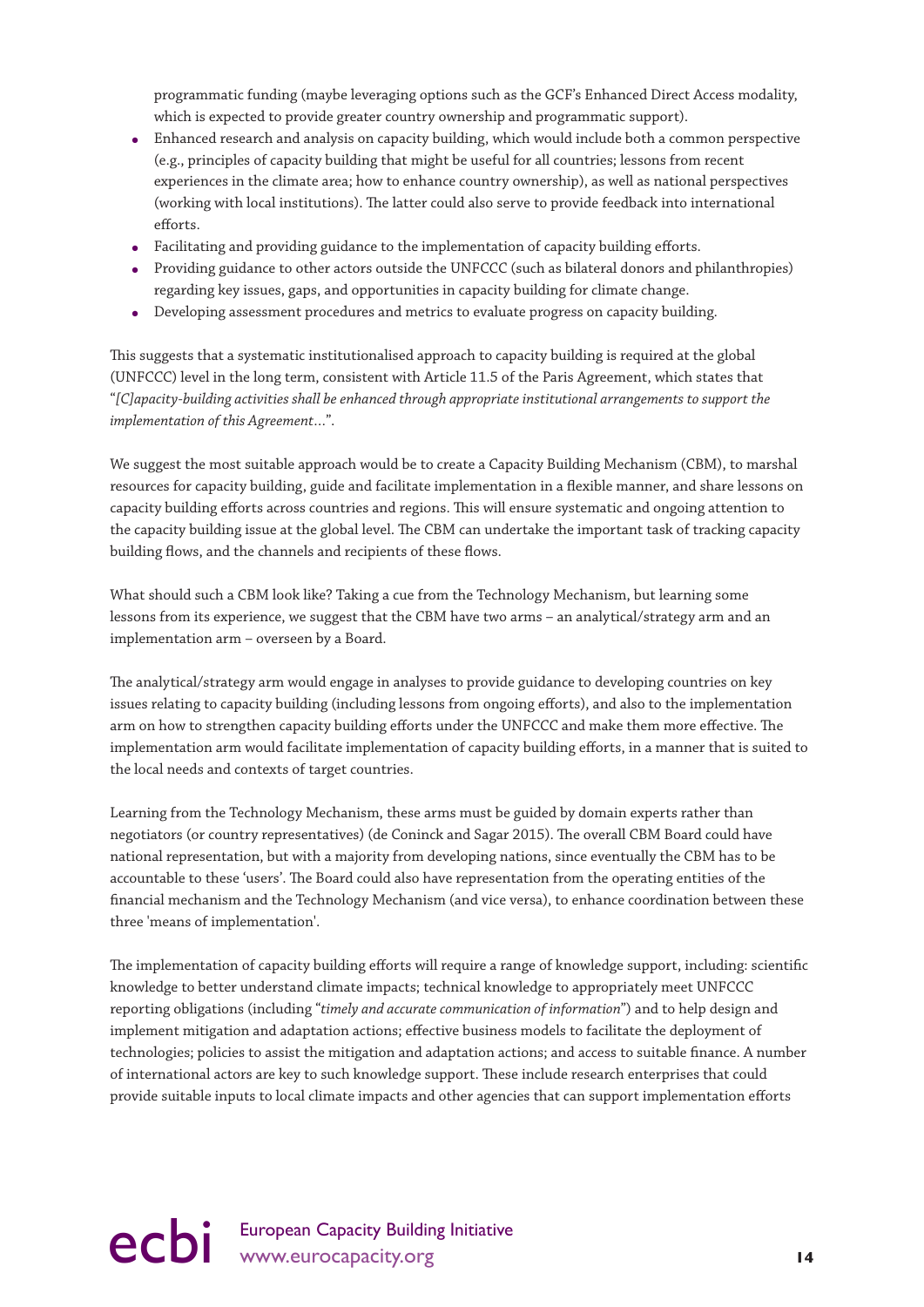(*see Box 2 for an example*). It should be noted that such international actors should not supplant developing country institutions, but rather support and strengthen them.

#### **BOX 2: ICAO Carbon Offsetting and Reduction Scheme for International Aviation Scheme**

The CTCN, which is the operational arm of the Technology Mechanism, is an example of an institution intended to support implementation. The CTCN provides technology solutions, capacity building and advice on policy, legal and regulatory frameworks tailored to the needs of individual countries in order to help accelerate low carbon and climate resilient development. But the CTCN's current annual funding is less than US\$ 20 million to support all developing countries with the implementation of their climate actions. This funding does not come from the UNFCCC – the CTCN has to depend on donors for funding. Similar funding constrains for capacity building will have crippling effects on the ability of developing countries to implement their climate change contributions.

What sort of activities should the CBM promote at the national level? We identify at least four kinds: human resource development; institutional capacity building; developing networks; and developing metrics for capacity building.

#### *Human resource training*

Capacity building efforts fundamentally have to involve imparting specific skills to individuals – from more straightforward skills such as energy auditing, or installing solar photovoltaic installations, to more complex skills such project design and implementation, or strategic decision-making. Most of these can be developed through training programmes, although the more complex the skill, the more the importance of learning-bydoing, which means working alongside experts over longer periods. To support adaptation, a dedicated focus on capacity building at local levels, for communities and local government officials, will be necessary. Training of trainers will be important for sustainable capacity building. National governments have a key role to play by ensuring there is an adequate supply of well-educated personnel as the foundation upon which capacity is built. Universities, by virtue of both engaging in research as well as being central players in the world of research as well as education, training, and awareness should play a key role in human resource training (*see Box 3*).

#### **BOX 3: Key role of universities**

Investing in universities is key to sustainable capability building systems under Articles 11 and 12 of the Paris Agreement (Hoffmeister *et al.* 2016). Historically, universities have proved to be powerful arbiters of knowledge in societies and their impact reaches well beyond their own boundaries (Winthrop and McGivney, 2016). Therefore universities have a ripple effect across all section of society, going all the way from schoolchildren (through an influence on curriculum) to thought leaders and policy makers.

Universities can be central hubs in capacity building activities, the source of trained personnel and generators and disseminators of climate-relevant knowledge, especially since even the poorest countries have universities. Some universities in developing countries, for example, are already taking the lead in developing Master programmes for students and professionals. Strengthening existing programmes and helping develop new ones with the appropriate curriculum and research would go a long way in building human resources to help tackle climate change. However, universities, especially in the LDCs, lack resources, such as budgets for developing infrastructure, lack of technical aids and internet facilities for learning, access to global knowledge and databases, poor library collections, poor or no research funds, etc. Overcoming these barriers requires funding and appropriate programme development to impart specific skills relevant to addressing climate change.

#### *Institutional capacity building*

Strengthening or building institutions that are able to fulfill the functions required to support effective climate action is equally key, since ultimately such entities are the ones that will organise human and other resources to complete specific tasks. Institutional capabilities may also involve something as simple as an energy audit, or something as complex as coordinating technology development and deployment activities across a number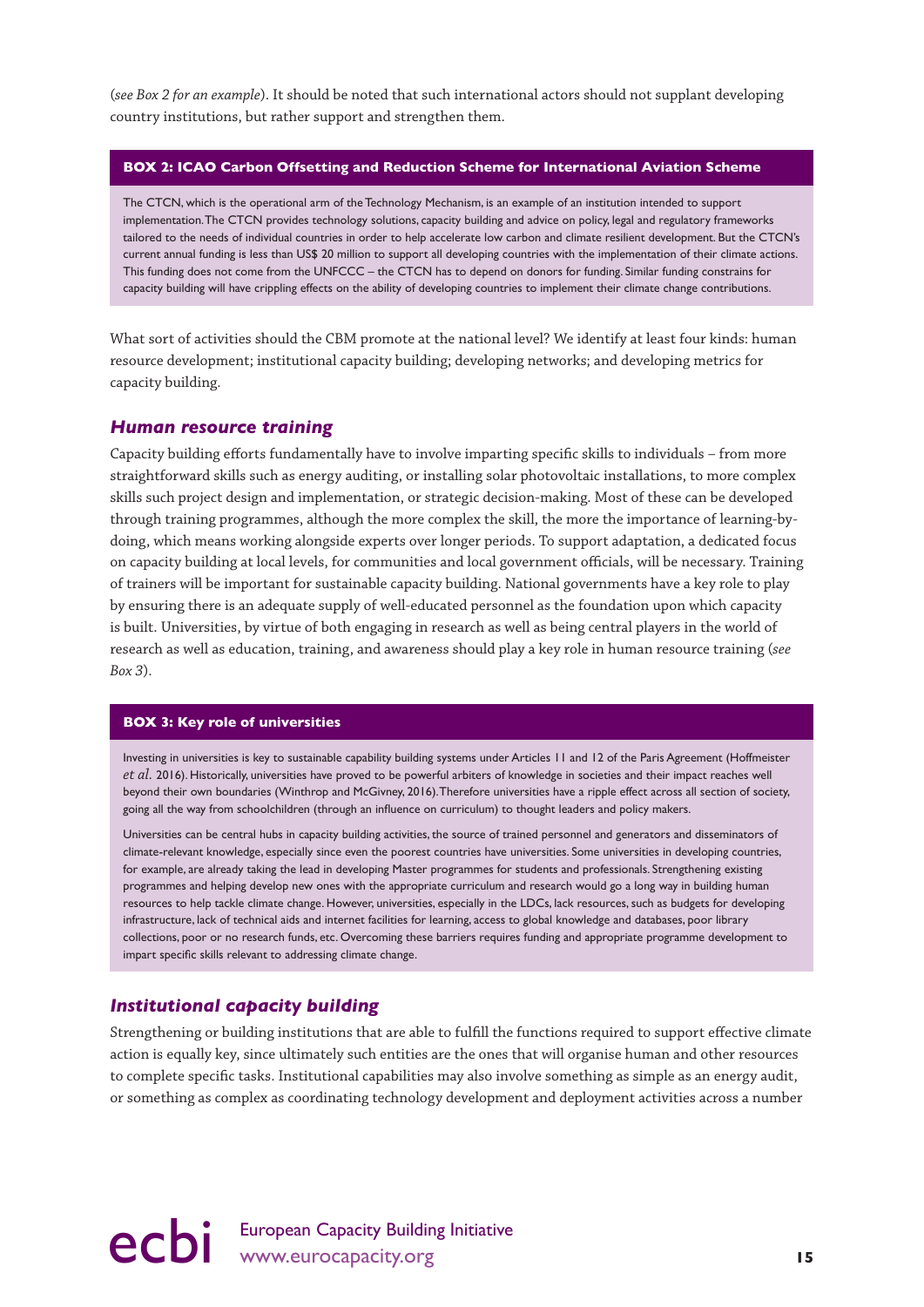<span id="page-17-0"></span>of sectors. The Climate Innovation Centers are an example of an institutional form intended to take a holistic perspective to provide a range of support services to accelerate climate innovation (*see Box 4*).

#### **BOX 4: Climate Innovation Centers**

The World Bank is establishing a global network of Climate Innovation Centers (CICs) in seven countries (Kenya, South Africa, Ethiopia, the Caribbean, Morocco, Ghana, and Vietnam) around the world. Based on a concept developed by Sagar, Bremner & Grubb (2009), the CICs aim to provide end-to-end support for developing/adapting climate technologies and deploying them at scale, taking into account the particular requirements for a given technology and the deployment context. The CICs provide a suite of services to small and medium enterprises and climate innovators, including business advisory services, training to build local capacity, and policy support to promote more effective policies and sector regulations.

#### *Developing networks*

Greater interaction between actors, especially within the South, at all scales (local, national and regional) will be of particular use to promote knowledge and experience sharing, and for synergies between entities and across application domains (Chandler & Kennedy 2015).

#### *Developing metrics for capacity building*

The development of metrics for capacity building will help both the global stocktake (under Article 14 of the Paris Agreement), and regular assessments of progress in capacity building. It also will serve as an analytical base for understanding patterns and determinants of successful capacity building.

### **Adequate and appropriate financial support**

Finally, the need for adequate and appropriately provided support for capacity building cannot be stressed enough. Investments in capacity building can yield rich dividends by enhancing the effectiveness of climate action, which has global benefit, both for mitigation and adaptation actions (Khan 2014). But this cannot be left to the goodwill of donor agencies or other institutions with a limited view or understanding of the overall capacity building needs of developing countries.

The Paris Agreement by no means guarantees adequate resources for capacity building. The use of the term "*should*" instead of "*shall*" in the context of developed countries enhancing support for capacity building indicates a lower form of obligation. Thus attention must be paid to ensure that developed country Parties do follow through on this obligation.

Linkages between the capacity building institutional arrangements (such as the proposed CBM) and the operating entities of the financial mechanism are crucial to move away from bilateral support and technical assistance, and align capacity building and finance in a way that allows for the prioritisation of the agenda as articulated by developing countries. At the same time, the UNFCCC should also provide guidance to other donors – bilateral and multilateral agencies, as well as philanthropies – to complement rather than substitute or duplicate UNFCCC efforts in relation to key gaps and needs. In particular, actors such as philanthropic institutions may be able to make a critical contribution (*see Box 5*).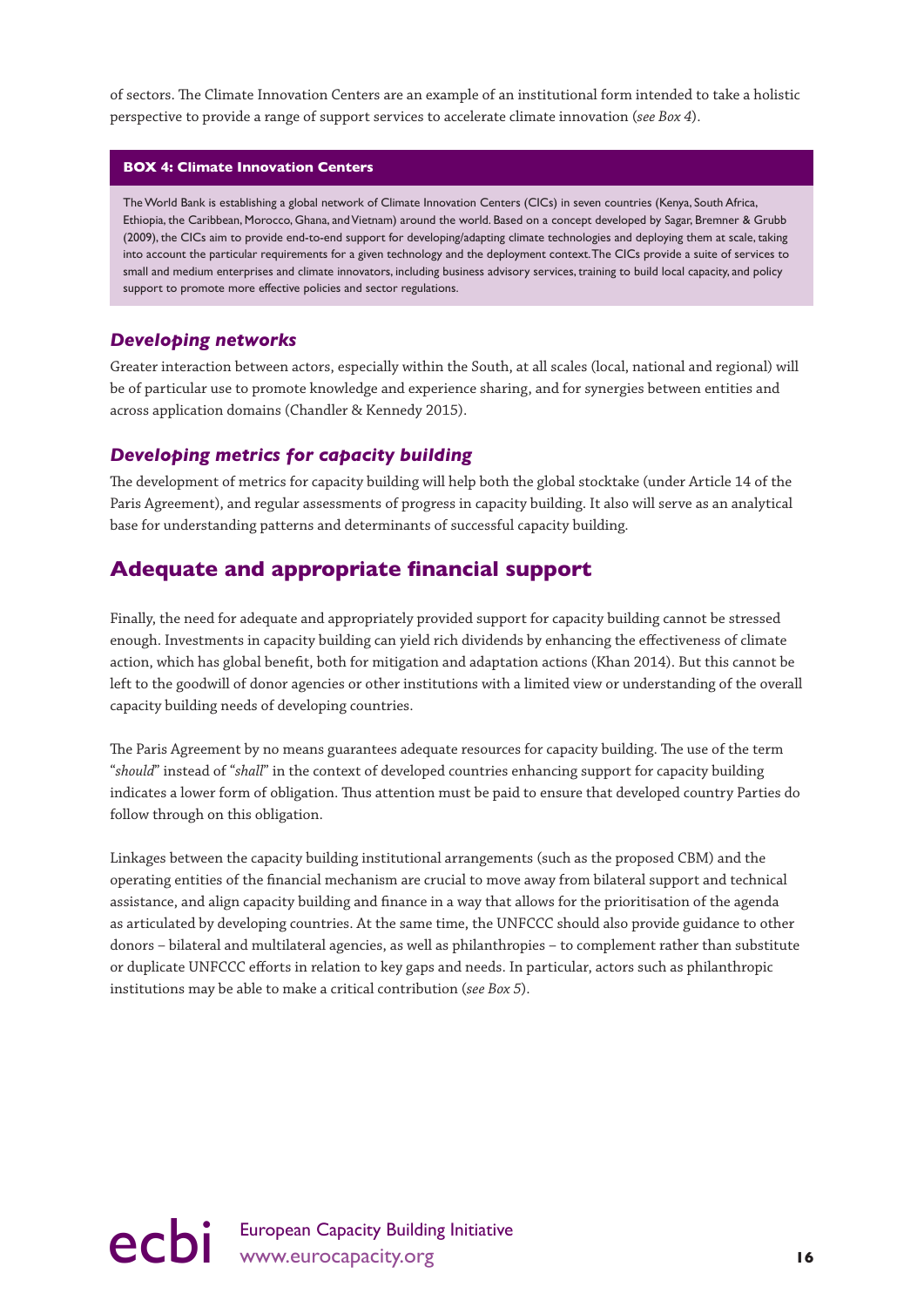#### **BOX 4: The important role of philanthropic institutions**

Philanthropic actors have much more agility, flexibility and freedom with which to operate. They can take a long-term perspective since they do not have to deliver immediate returns synchronised with government policy or political cycles or shareholder expectations (and can even take a broader perspective on what constitutes a 'return'). They can also take greater risks and experiment with newer and more innovative approaches to addressing development challenges. They are able to take a "system perspective" that recognises that the success of a project or a funded entity very much depends on the broader context of operation/implementation. Therefore, they may be engaged in ecosystem development, market creation, and refinement of policies in order to help achieve effective outcomes (United Nations 2013).

#### **References**

Asselt, H., Weikmans, R., Roberts, T. & Abeysinghe, A. (2016). *Transparency of Action and Support under the Paris Agreement*. European Capacity Building Initiative, Oxford, October.

Booth, D. (2011). Aid, Institutions and Governance: What Have We Learned? *Development Policy Review*, 29 (1): 5-26.

Chandler, J. & Kennedy, K.S. (2015). *A Network Approach to Capacity Building. National Council of Non-Profits*. Washington,  $DC$ 

Chaudhary, A., Sagar, A.D. & Mathur, A. (2012). Innovating for energy efficiency: A Perspective from India. *Innovation and Development* 2(1): 45-66.

Chen, Z. & He, J. (2013). Foreign aid for climate change related capacity building. *WIDER Working Paper.* No. 2013/046, April.

Dagnet, Y., Northrop, E. & Tirpak, D. (2015). *How to strengthen institutional architecture for capacity building to support the post-2020 climate regime*. World Resources Institute, December.

de Coninck, H. and Sagar, A. (2015). *Technology in the 2015 Paris Climate Agreement and beyond*. Issue Paper No. 42. International Centre for Trade and Sustainable Development. Geneva.

Eade, D. (1997). *Capacity-Building: An approach to people-centred development*. Oxfam-GB, Oxford, UK.

GEF (2016). 5*0th GEF Council Meeting, June 07 – 09, 2016: Programming Directions for the Capacity-Building Initiative for Transparency*. Global Environment Facility. Washington, D.C. https://www.thegef.org/gef/sites/thegef.org/files/ documents/EN\_GEF.C.50.06\_CBIT\_Programming\_Directions\_0.pdf.

Godfrey, M. *et al.*(2002). Technical Assistance and Capacity Development in an Aid-dependent Economy: The Experience of Cambodia. *World Development.* 30(3), 355-373.

Gulrajani, N. (2014). *Organising for Donor Effectiveness: An Analytical Framework for Improving Aid Effectiveness*. Development Policy Review, 32 (1): 89-112.

Hilderbrand, M. (2002). *Capacity Building for Poverty Reduction: Reflections on Evaluations of UN System Efforts*. Unpublished MS. Harvard University, Cambridge, MA.

Hobson, M.K. (2016). Arctic: Sea ice, record low is 'not rebounding'. *Climate Wire*. 16 September. http://www.eenews.net/ climatewire/stories/1060042921/.

Hoffmeister, V., Averill, M. & Huq, S. (2016). *The Role of Universities in Capacity Building under the Paris Agreement*. Policy Brief. International Centre for Climate Change & Development (ICCCAD), Dhaka.

Huq, S. 2016. *Why universities, not consultants, should benefit from climate funds*. http://www.climatechangenews. com/2016/05/17/why-universities-not-consultants-should-benefit-from-climate-funds/.

Keijzer, N. & Janus, H. (2014). *Linking results-based aid and capacity development support Conceptual and practical challenges*. Discussion Paper 25/2014. German Development Institute, Bonn.

Keijzer, N. (2013). *Unfinished agenda or overtaken by events? Applying aid and development effectiveness principles to capacity development support*. Deutsches Institut für Entwicklungspolitik, Bonn.

Khan, M. R. (2014). *Toward a Binding Climate Change Adaptation Regime: A Proposed Framework*. Routledge, London.

Kuhl, S. (2009). Capacity Development as the Model for Development Aid Organizations. *Development and Change.* 40(3), 551-557.